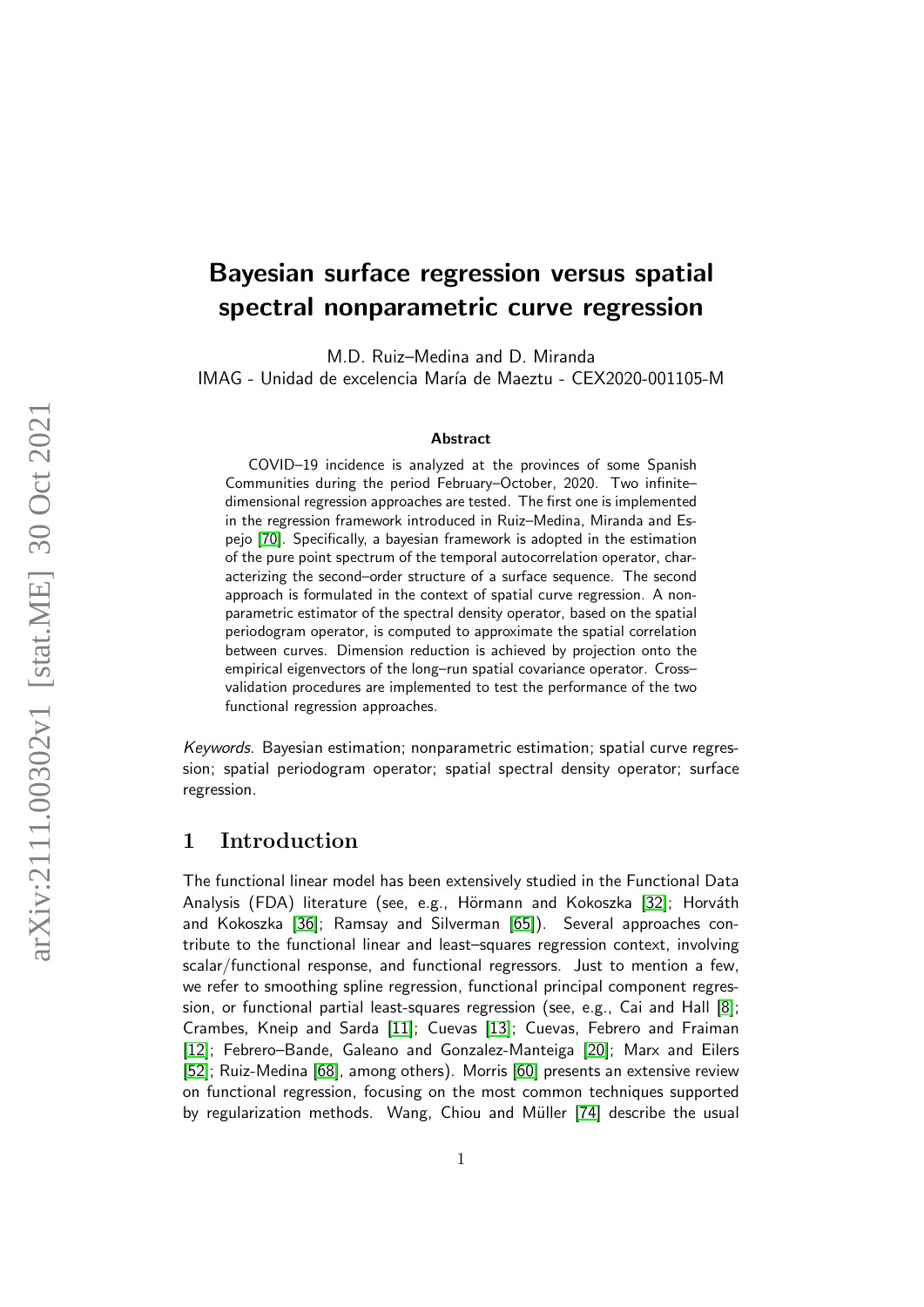FDA methodologies, including mean and covariance analysis, dimension reduction techniques, like Functional Principal Component Analysis, and recent advances in clustering/classification, nonlinear regression, and warping techniques for functional data. Finally, we refer to the contribution by Jadhav, Koul and Lu [\[40\]](#page-24-1), in the multivariate functional regression context, where the effect of functional covariates on the response variable is analyzed.

One can not forget the flexible semiparametric and nonparametric functional regression approaches (see, e.g., Ferraty and Vieu [\[24\]](#page-23-2)). A semi-functional partial linear approach for regression, based on nonparametric time series, is consid-ered in Aneiros-Pérez and Vieu [\[2\]](#page-21-0); [\[3\]](#page-21-1). Particularly, kernel functional regression has been widely applied, including the case where both, the response and the regressors are functions (see, e.g., Ferraty, Keilegom and Vieu [\[23\]](#page-23-3), and Ferraty and Vieu [\[25\]](#page-23-4)). In the nonparametric framework, in the case of scalar response and functional regressors, Ferraty, Goia, Salinelli and Vieu [\[22\]](#page-23-5) present a novel approach, where the choice of the optimal direction, based on the quadratic loss function, for projection of the regressors, and the link function is achieved. A more flexible framework to model possible structural changes is contemplated in Goia and Vieu [\[27\]](#page-23-6), reflecting the different interaction patterns between the functional regressor and response depending on the time interval considered. The benefits of sharing high–dimensional and functional data analysis techniques are reflected in the special issue edited by Goia and Vieu [\[28\]](#page-23-7) (see also Gao, Shang and Yang [\[26\]](#page-23-8)).

The state–space linear framework has covered a wide range of contributions in the literature on functional time series (see Bosq [\[7\]](#page-22-4)). Indeed, since the pioneering works by Cardot [\[10\]](#page-22-5); Labbas and Mourid [\[47\]](#page-24-2); Marion and Pumo [\[51\]](#page-25-2) and Mas [\[53\]](#page-25-3), one can find different regularized time series predictors, accompanied by the corresponding asymptotic analysis. Several extensions, like conditional formulations (CARH(1) models), double stochastic versions, Banach– valued versions, and sparse–data based applications, have been addressed in a vast literature (see Aue, Horváth and Pellatt [\[5\]](#page-22-6); Aue and Klepsch [\[6\]](#page-22-7); Cugliari [\[14\]](#page-22-8); Damon and Guillas [\[15\]](#page-22-9); [\[16\]](#page-22-10); Didericksen and Kokoszka [\[17\]](#page-22-11); El Hajj [\[18\]](#page-22-12); Ferraty, Van Keilegom and Vieu [\[23\]](#page-23-3); Guillas [\[30\]](#page-23-9); [\[31\]](#page-23-10); Hörmann, Horváth and Reeder [\[34\]](#page-24-3); Horváth, Husková and Kokoszka [\[38\]](#page-24-4); Horváth, Kokoszka and Rice [\[39\]](#page-24-5); Kara-Terki and Mourid [\[41\]](#page-24-6); Kargin and Onatski [\[42\]](#page-24-7); Klepsch, Klüppelberg and Wei [\[43\]](#page-24-8); Kokoszka and Reimherr [\[44\]](#page-24-9); [\[45\]](#page-24-10); Kowal, Matteson and Ruppert [\[46\]](#page-24-11); Laukaitis [\[50\]](#page-25-4); Liu, Xiao and Chen [\[49\]](#page-25-5); Mas [\[54\]](#page-25-6); [\[55\]](#page-25-7); [\[56\]](#page-25-8); [\[57\]](#page-25-9); Mas and Menneteau [\[58\]](#page-25-10), and Mas and Pumo [\[59\]](#page-25-11)).

A more general treatment, beyond structural assumptions, can be found in the book by Hormann and Kokoszka [\[33\]](#page-23-11) (see also Aue, Norinho and Hörmann [\[4\]](#page-21-2); Górecki, Hörmann, Horváth and Kokoszka [\[29\]](#page-23-12); Hörmann, Kokoszka and Nisol [\[35\]](#page-24-12); Horváth, Husková and Rice [\[37\]](#page-24-13); Kokoszka and Reimherr [\[44\]](#page-24-9)). The nonparametric functional time series framework offers interesting alternatives (see, e.g., Aneiros-Pérez, Cao and Vilar-Fernández  $[1]$ ; Ezzahrioui and Ould– Saïd [\[19\]](#page-22-13); Ferraty, Goia and Vieu [\[21\]](#page-23-13)). Finally, we mention the recent contri-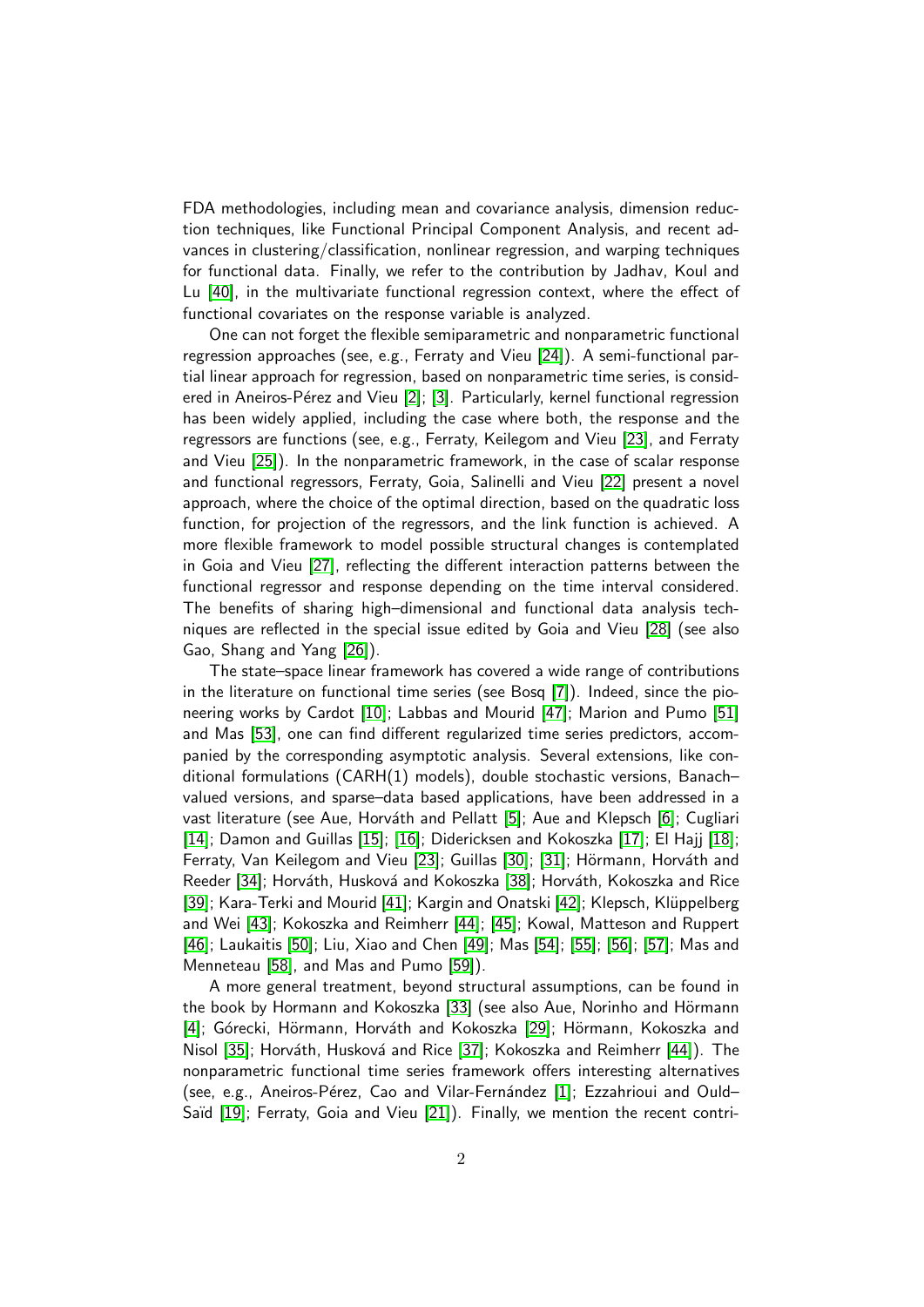butions by Li, Robinson and Shang [\[48\]](#page-24-14), and Ruiz–Medina [\[69\]](#page-26-4) on long–range dependence functional time series analysis, beyond the most extensive analyzed weak–dependent time series scenario.

Canale and Ruggiero [\[9\]](#page-22-14), Petris [\[63\]](#page-25-12) and Torres et al. [\[73\]](#page-26-5) adopt a bayesian framework in the functional time series context. The present paper also considers a bayesian approach in the estimation of the eigenvalues of the autocorrelation operator, characterizing the dependence structure of the error term, in the surface regression model formulated in equation [\(1\)](#page-3-0) below (see Ruiz-Medina, Miranda and Espejo [\[70\]](#page-26-0)). The generalized least–squares estimator of the infinite–dimensional regression parameter vector is then computed from the resulting bayesian estimator of the inverse of the covariance matrix operator of the error term, obeying an autoregressive hilbertian time series model.

Functional spectral analysis is one of the main open research areas in the current literature on functional time series. In Panaretos and Tavakoli [\[61\]](#page-25-13), under a weak–dependent scenario, a nonparametric estimator of the spectral density operator based on the periodogram operator is derived. The asymptotic normality of the functional discrete Fourier transform of the curve data is previously proved, under suitable functional cumulant mixing conditions, and the summability in time of the trace norm of the elements of the covariance operator family (see also Tavakoli [\[71\]](#page-26-6)). In Panaretos and Tavakoli [\[62\]](#page-25-14), a Karhunen–Loéve–like decomposition in the temporal functional spectral domain is derived, the so-called Cramér-Karhunen-Loéve representation, providing a harmonic principal component analysis of functional time series (see also some recent applications in the context of functional regression in Pham and Panaretos [\[64\]](#page-26-7), and Rubin and Panaretos [\[66\]](#page-26-8)). In addition, Rubin and Panaretos [\[67\]](#page-26-9) propose simulation techniques based on the Cramér–Karhunen–Loéve representation. Differences in time series dynamics are detected by hypothesis testing in the functional spectral domain in Tavakoli and Panaretos [\[72\]](#page-26-10). Our paper considers a spatial formulation of the nonparametric estimator of the spectral density operator derived in Panaretos and Tavakoli [\[61\]](#page-25-13). From this estimator, the functional entries (kernels) of the inverse of the spatial covariance matrix operator of the curve regression error are approximated. The resulting plug–in generalized least–squares estimator of the curve regression parameter vector is computed in the spatial functional spectral domain.

The two regression approaches presented are tested in a real–data example, where COVID–19 incidence is analyzed, since February until October, at the provinces of the Spanish Communities: Andalucía, Aragón, Asturias, Cantabria, Castilla La Mancha, Castilla-León, Cataluña, Comunidad de Madrid, Comunidad Valenciana, Extremadura, Galicia, la Rioja, Murcia, Navarra, País Vasco, and Canarias. Note that, after implementing hypothesis testing (see Bosq [\[7\]](#page-22-4); Horváth, Husková and Rice [\[37\]](#page-24-13)), the last community is removed in the spatial curve regression analysis. The performance of both, surface and curve regressions, is tested by cross–validation. The conclusions of our empirical study are drawn in Section [5.](#page-20-0) Particularly, the observed outperformance of the spatial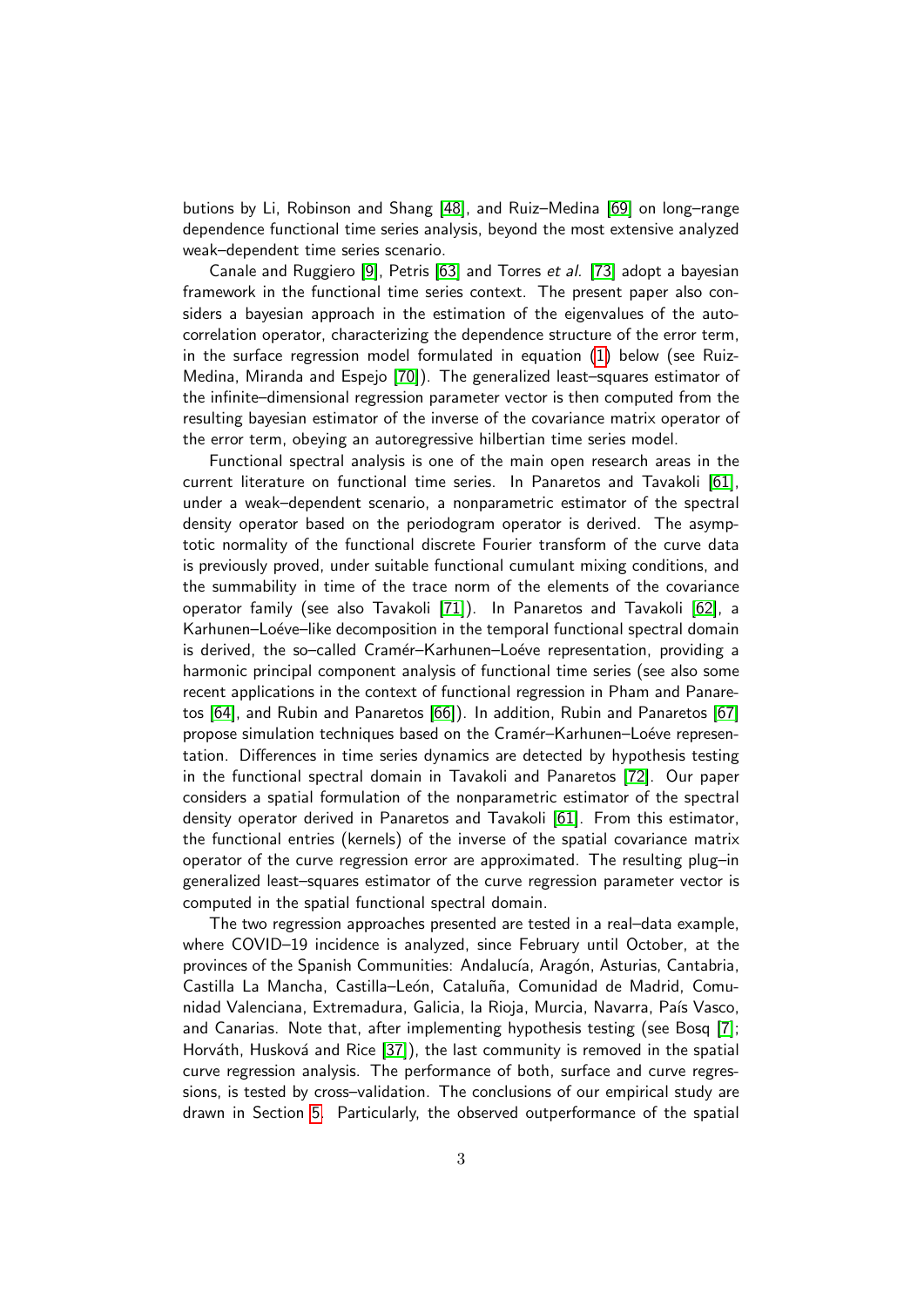curve regression approach versus the temporal surface regression could be partially supported by the spatial weak–dependent scenario displayed by our curve data set, and the high dimensionality inherent to the parameter space in the bayesian functional time series framework. Furthermore, the dimension reduction technique implemented, based on projection onto the eigenvectors of the empirical long–run spatial covariance operator, favors the computational speed. Note also that the generalized least–squares estimator of the curve regression parameter vector is computed in the spatial spectral domain, replacing convolutions by products of the corresponding spatial functional Fourier transforms. In the supplementary material, data visualization, and some additional outputs of the estimation algorithms analyzed are displayed as well.

# 2 Bayesian dynamical surface regression

In the following, the random variables introduced below are defined on the basic probability space  $(\Omega, \mathcal{A}, P)$ , and take their values in the real separable Hilbert space  $H$ . We restrict our attention to the dynamical functional regression model (see Ruiz-Medina, Miranda and Espejo [\[70\]](#page-26-0)):

<span id="page-3-0"></span>
$$
Y_n = \mu + X_n^1(\beta_1) + \dots + X_n^p(\beta_p) + \varepsilon_n, \quad n \in \mathbb{Z}, \tag{1}
$$

where  $\mu\in H$  is the intercept, and  $\bm{\beta}=(\beta_1(\cdot),\ldots\beta_p(\cdot))^T\in H^p$  is the functional regression parameter vector. The operators  $X_n^i \in \mathcal{S}(H),\,i=1,\ldots,p,$  are the functional regressors defining the design matrix at each time  $n \in \mathbb{Z}$ . Here,  $\mathcal{S}(H)$ denotes the space of Hilbert–Schmidt operators on H. The response  $Y_n$  and the regression error  $\varepsilon_n$  lie on H, for each  $n \in \mathbb{Z}$ .

In this paper, model [\(1\)](#page-3-0) is interpreted as a dynamical model for disease mapping, where the functional value of the response  $Y_n(\cdot)$  provides the incidence or mortality log-risk map over a spatial domain  $D$  at time  $n, n \in \mathbb{Z}$ . It is defined from a linear combination of the kernel regressors,  $X^i_n\,=\,E[(Y_{n-i} \mu)\otimes(Y_{n-i-1}-\mu)],\,i=1,\ldots,p,$  with the functional weights  $\beta_i,\,i=1,\ldots,p,$ to be estimated, satisfying the equation

$$
\beta_i(\mathbf{z}) = w_i \mathcal{R}_i^{-1}(Y_{n-i-1})(\mathbf{z}), \quad \mathbf{z} \in \mathcal{D}, \ \mathcal{R}_i = E[(Y_{n-i-1} - \mu) \otimes (Y_{n-i-1} - \mu)],
$$

for  $i = 1, \ldots, p$ , and for certain unknown vector  $(w_1, \ldots, w_p) \in \mathbb{R}^p$ . Note that, as usual, ⊗ denotes the tensorial product of functions. It is well–known that for  $h, g \in H$ ,  $h \otimes g \in \mathcal{S}(H)$ .

As given in Ruiz-Medina, Miranda and Espejo [\[70\]](#page-26-0), for a fixed orthonormal basis  $\{\varphi_k\}_{k>1}$  of H,

$$
X_n^i(\varphi_k)(\varphi_l) = \langle X_n^i(\varphi_k), \varphi_l \rangle_H = x_{k,l}^i(n), \quad k, l \ge 1, \ \forall n \in \mathbb{Z}, \quad i = 1, \dots, p.
$$
\n(2)

Indeed, since  $X_n^i\in \mathcal{S}(H),$  then,  $\sum_{k,l}[x_{k,l}^i(n)]^2<\infty,$  and

$$
X_n^i(f) = \sum_{k,l} x_{k,l}^i(n) \langle f, \varphi_l \rangle_H \varphi_k, \quad \forall f \in H,
$$
\n(3)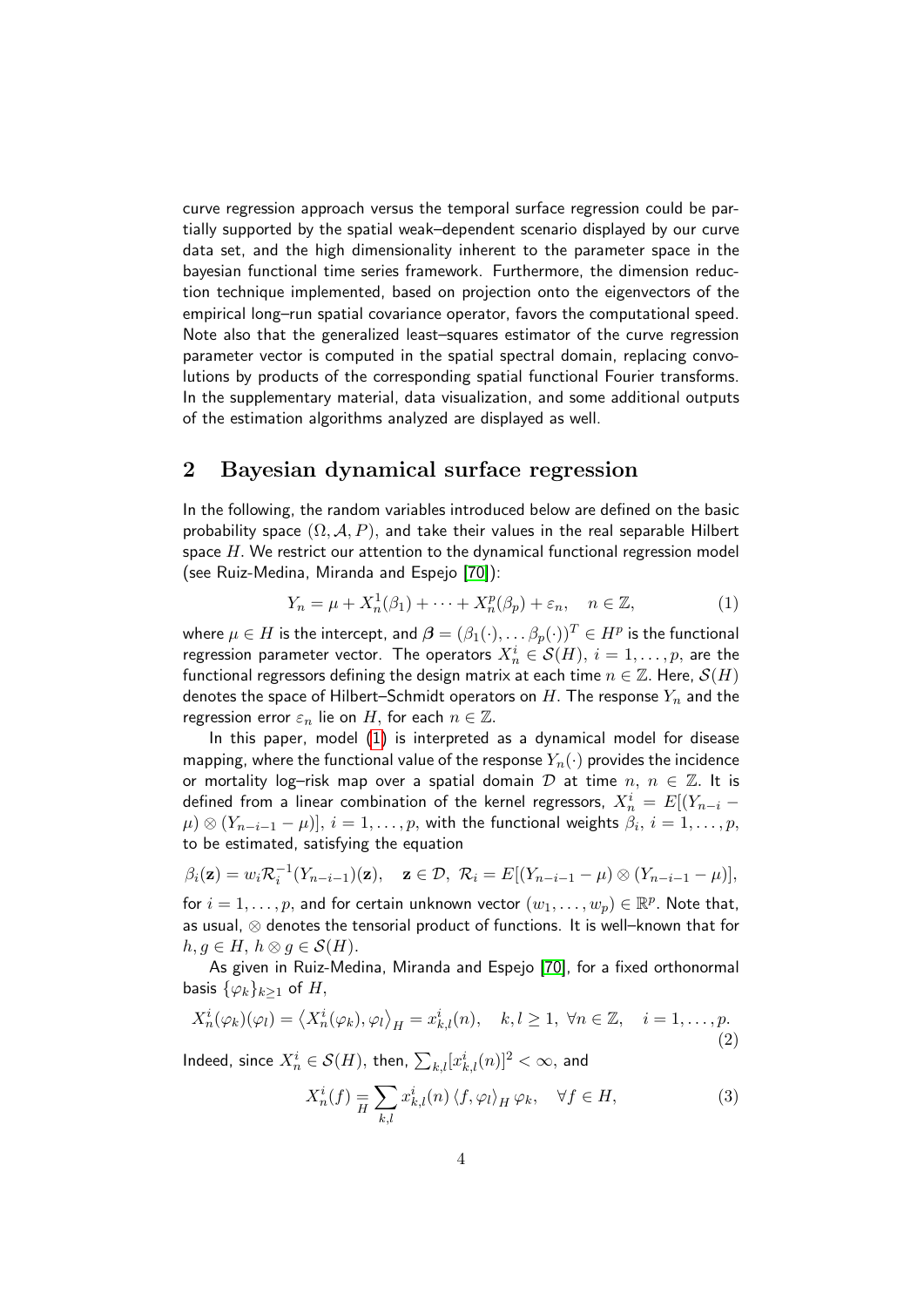for every  $n \in \mathbb{Z}, i = 1, \ldots, p$ , where  $\frac{1}{H}$  means the equality in the norm of  $H.$ We work under the assumption

$$
E\left[\varepsilon_n|X_n^1,\ldots,X_n^p\right] = 0, \quad \forall n \in \mathbb{Z},\tag{4}
$$

on the error term  $\varepsilon \equiv \{\varepsilon_n, n \in \mathbb{Z}\},$  that here is interpreted as a weak–dependent H-valued process. Indeed,  $\varepsilon$  is assumed to be a zero-mean Autoregressive Hilbertian process of order one (ARH(1) process), satisfying the following state equation:

<span id="page-4-0"></span>
$$
\varepsilon_n = \rho(\varepsilon_{n-1}) + \epsilon_n, \ n \in \mathbb{Z}, \tag{5}
$$

where  $\rho$  denotes the autocorrelation operator, which belongs to the space of bounded linear operators  $\mathcal{L}(H)$  on  $H,$  satisfying  $\|\rho\|_{\mathcal{L}(H)}^k< 1,$  for  $k\geq k_0,$  for certain  $k_0 \in \mathbb{N}$ . We restrict our attention to the Gaussian case, with  $\{\epsilon_n, n \in \mathbb{Z}\}$ being an  $H$ -valued Gaussian white noise in the strong sense. Equivalently,  $\{\epsilon_n, n \in \mathbb{Z}\}\$  is a sequence of independent and identically distributed H-valued zero-mean Gaussian random variables with trace autocovariance operator. The underlying surface covariance structure in time of  $\varepsilon$  is then characterized in terms of the autocovariance  $R_0$  and cross–covariance  $R_1$  operators, given by:

$$
R_0 = E[\varepsilon_0 \otimes \varepsilon_0] = E[\varepsilon_n \otimes \varepsilon_n], \quad \forall n \in \mathbb{Z}
$$
  

$$
R_1 = E[\varepsilon_0 \otimes \varepsilon_1] = E[\varepsilon_n \otimes \varepsilon_{n+1}], \quad \forall n \in \mathbb{Z}.
$$

Note that, under the above model assumptions (see Ruiz-Medina, Miranda and Espejo [\[70\]](#page-26-0)):

$$
\mu_{n,X} = E[Y_n | X_n^1, \dots, X_n^p] = \mu + X_n^1(\beta_1) + \dots + X_n^p(\beta_p), \quad n = 1, \dots, N
$$
  

$$
E\left[\varepsilon_i \otimes \varepsilon_j\right] = \rho^{|j-i|} R_0, \quad i, j \in \mathbb{Z}, \tag{6}
$$

where the last identity follows from

$$
\varepsilon_n = \sum_{j=0}^k \rho^j \epsilon_{n-j} + \rho^{k+1}(\varepsilon_{n-k-1}), \quad k \ge 1,
$$

obtained by applying invertibility of the ARH(1) model (see equation (3.11) in Bosq [\[7\]](#page-22-4)).

Let us consider the functional sample  $Y_1, \ldots, Y_N$ . The following matrix expression characterizes the infinite–dimensional covariance structure of the errors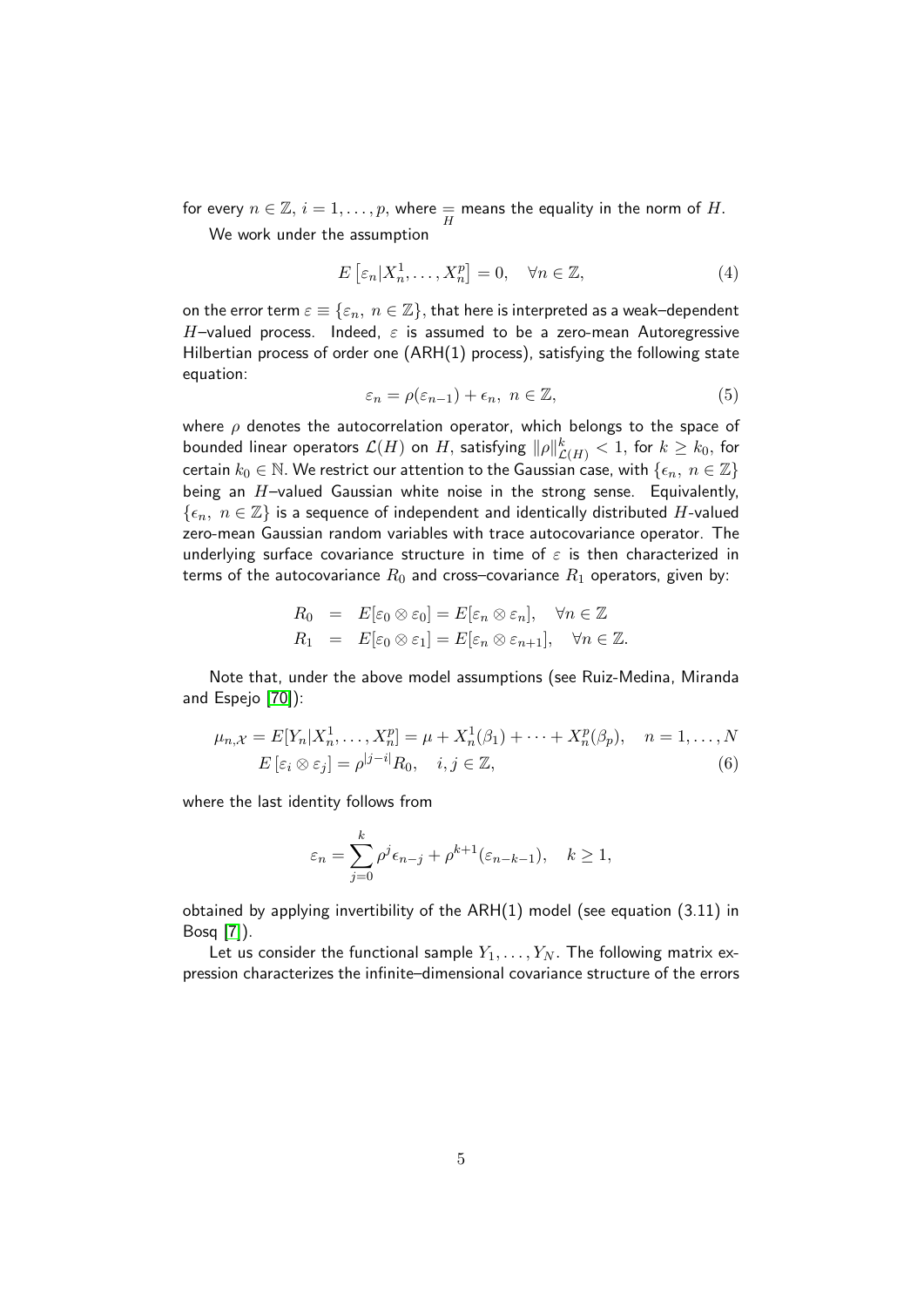(see Ruiz-Medina, Miranda and Espejo [\[70\]](#page-26-0)):

<span id="page-5-0"></span>
$$
\mathbf{C} = E\left[ (\varepsilon_1, \dots, \varepsilon_N)^T \otimes (\varepsilon_1, \dots, \varepsilon_N) \right]
$$
\n
$$
= \begin{bmatrix}\nR_0 & \rho R_0 & \rho^2 R_0 & \dots & \rho^{N-1} R_0 \\
\rho R_0 & R_0 & \rho R_0 & \dots & \rho^{N-2} R_0 \\
\vdots & \dots & \dots & \dots & \vdots \\
\rho^{N-1} R_0 & \rho^{N-2} R_0 & \dots & R_0\n\end{bmatrix}
$$
\n
$$
= \begin{bmatrix}\nI & \rho & \rho^2 & \dots & \rho^{N-1} \\
\rho & I & \rho & \dots & \rho^{N-2} \\
\vdots & \dots & \dots & \dots & \vdots \\
\rho^{N-1} & \rho^{N-2} & \dots & \dots & I\n\end{bmatrix}
$$
\n
$$
\times \begin{bmatrix}\nR_0 & 0 & 0 & \dots & 0 \\
0 & R_0 & 0 & \dots & 0 \\
\vdots & \dots & \dots & \dots & \vdots \\
0 & 0 & \dots & \dots & R_0\n\end{bmatrix} = \rho \mathbf{R}_0.
$$
\n(7)

Under Assumptions A1–A2 in Ruiz-Medina, Miranda and Espejo [\[70\]](#page-26-0), Lemma 1 provides the following pure point spectral representation of the autocorrelation matrix operator  $\rho$  given in equation [\(7\)](#page-5-0): For every  $f \in H^N$ ,

$$
\rho(\mathbf{f}) = \sum_{k \geq 1} \Psi_k \begin{bmatrix} 1 & \lambda_k(\rho) & \cdots & \left[\lambda_k(\rho)\right]^{N-1} \\ \lambda_k(\rho) & 1 & \cdots & \left[\lambda_k(\rho)\right]^{N-2} \\ \vdots & \cdots & \cdots & \vdots \\ \left[\lambda_k(\rho)\right]^{N-1} & \cdots & \cdots & 1 \end{bmatrix} \Psi_k^{\star}(\mathbf{f}), \quad (8)
$$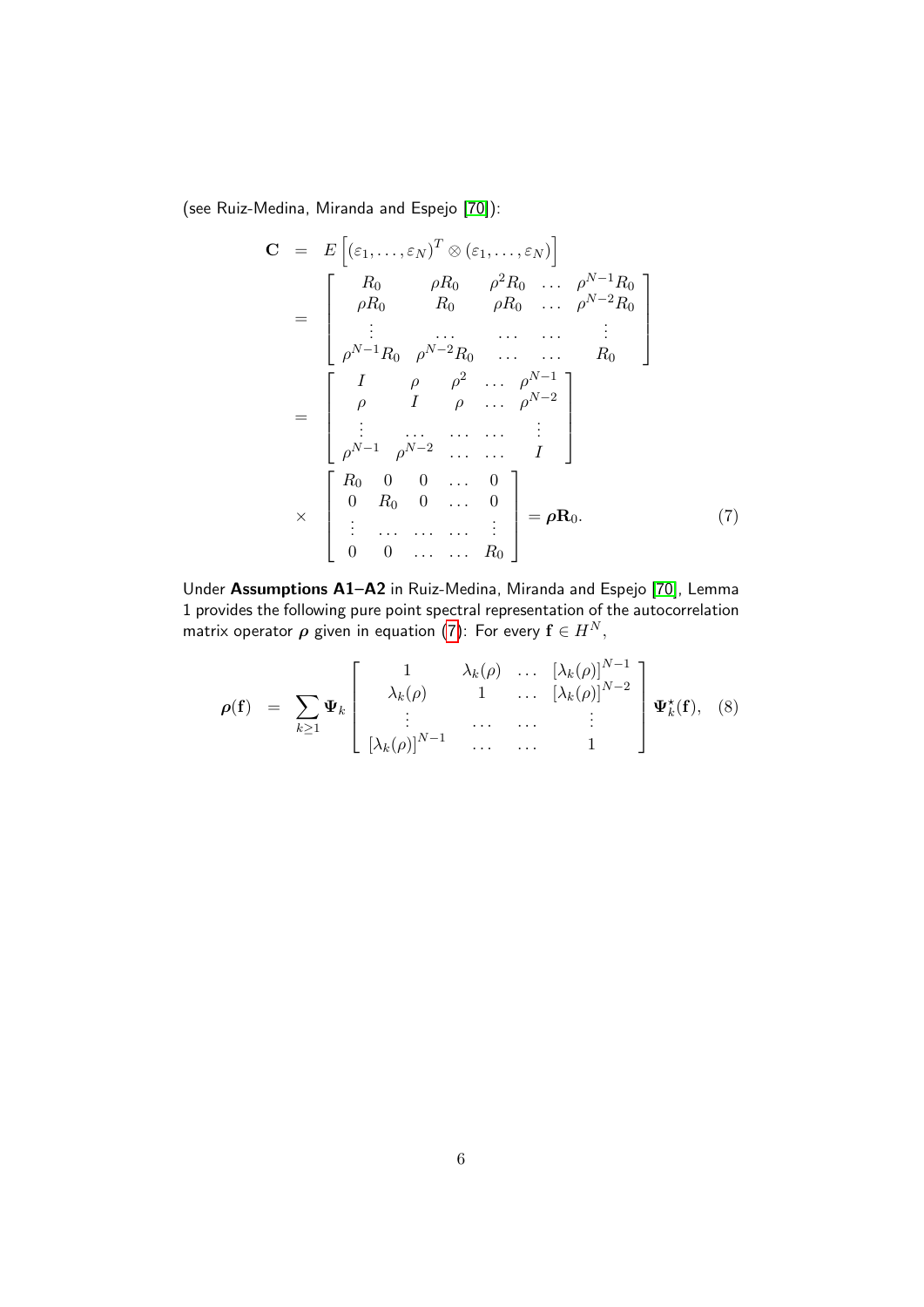where for  $\mathbf{g} = (g_1, \ldots, g_N) \in H^N$ , and  $k \geq 1$ ,

$$
\Psi_{k}^{\star}(\mathbf{g}) = \begin{bmatrix} \psi_{k} & 0 & \dots & 0 \\ 0 & \psi_{k} & \dots & 0 \\ \vdots & \ddots & \ddots & \vdots \\ 0 & \dots & \dots & \psi_{k} \end{bmatrix}^{\star} \begin{bmatrix} g_{1} \\ g_{2} \\ \vdots \\ g_{N} \end{bmatrix}
$$

$$
= \begin{bmatrix} \langle g_{1}, \psi_{k} \rangle_{H} \\ \langle g_{2}, \psi_{k} \rangle_{H} \\ \vdots \\ \langle g_{N}, \psi_{k} \rangle_{H} \end{bmatrix} = \begin{bmatrix} g_{1k} \\ g_{2k} \\ \vdots \\ g_{Nk} \end{bmatrix}
$$

$$
\Psi_{k} \Psi_{k}^{\star}(\mathbf{g}) = \Psi_{k} \begin{bmatrix} g_{1k} \\ g_{2k} \\ \vdots \\ g_{Nk} \end{bmatrix}
$$

$$
= \begin{bmatrix} \psi_{k} & 0 & \dots & 0 \\ 0 & \psi_{k} & \dots & 0 \\ \vdots & \ddots & \ddots & \vdots \\ 0 & \dots & \dots & \psi_{k} \end{bmatrix} \begin{bmatrix} g_{1k} \\ g_{2k} \\ \vdots \\ g_{Nk} \end{bmatrix}
$$

$$
= \begin{bmatrix} g_{1k}\psi_{k} \\ g_{2k}\psi_{k} \\ \vdots \\ g_{Nk}\psi_{k} \end{bmatrix}
$$

$$
\Psi_{k}^{\star} \Psi_{k} = \begin{bmatrix} \langle \psi_{k}, \psi_{k} \rangle_{H} & 0 & \dots & 0 \\ 0 & \langle \psi_{k}, \psi_{k} \rangle_{H} & \dots & 0 \\ \vdots & \ddots & \ddots & \vdots \\ 0 & \dots & \dots & \langle \psi_{k}, \psi_{k} \rangle_{H} \end{bmatrix}
$$

$$
= \begin{bmatrix} 1 & 0 & \dots & 0 \\ 0 & 1 & \dots & 0 \\ \vdots & \ddots & \ddots & \vdots \\ 0 & \dots & \dots & 1 \end{bmatrix}.
$$
(9)

Here,  $\{\lambda_k(\rho), k \geq 1\}$  and  $\{\psi_k, k \geq 1\}$  denote the systems of eigenvalues and eigenvectors of the autocorrelation operator  $\rho$  appearing in equation [\(5\)](#page-4-0). Lemma 3 in Ruiz-Medina, Miranda and Espejo [\[70\]](#page-26-0) derives, under suitable conditions, the inverse of the covariance matrix operator  $C$  in  $(7)$ , characterizing the second–order structure of the functional regression error term. The functional entries of this inverse operator can be obtained from the eigenvalues and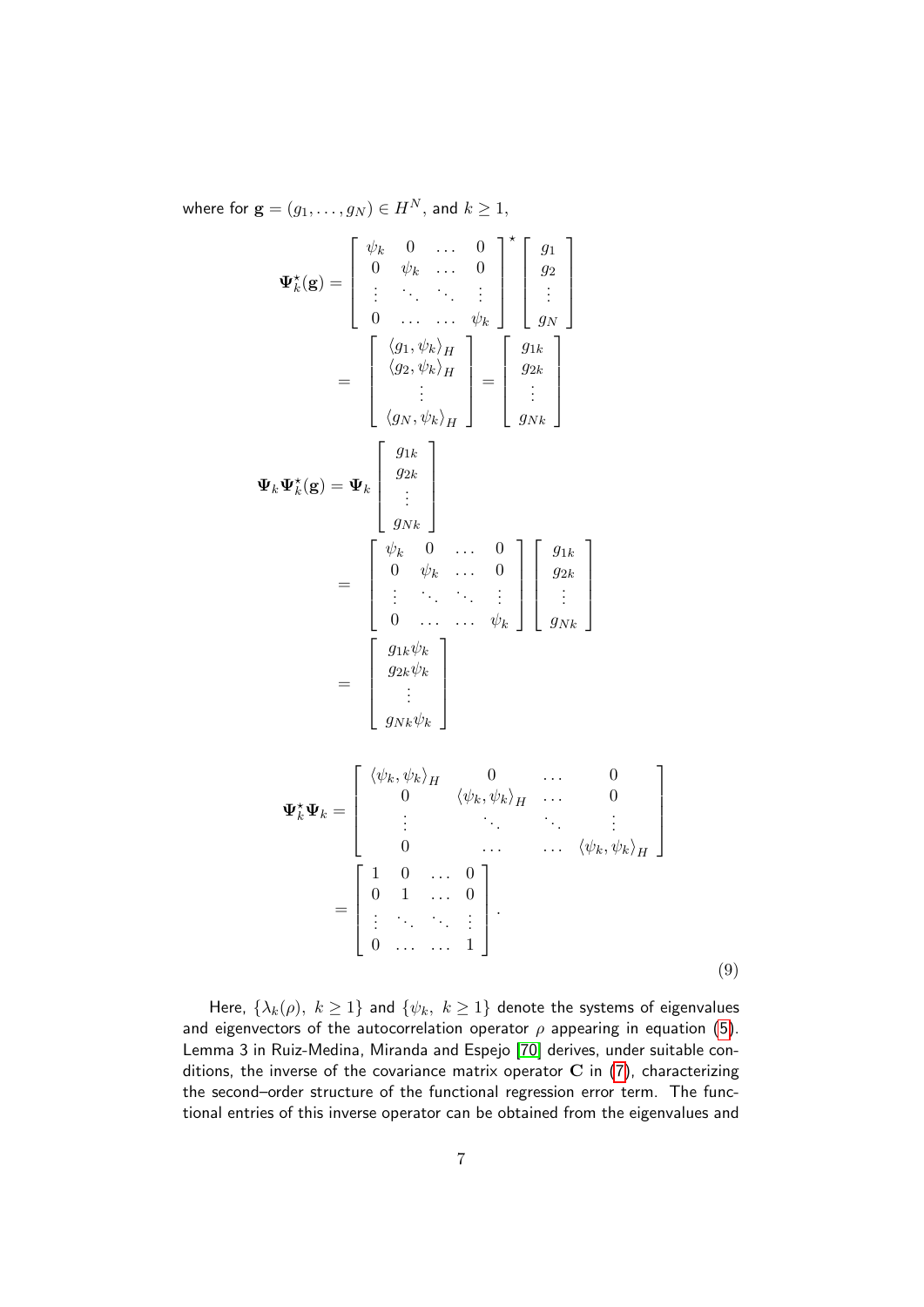eigenvectors of the autocorrelation operator  $\rho.$  Specifically,  ${\bf C}^{-1}$  is given by (see Lemma 3 in Ruiz-Medina, Miranda and Espejo [\[70\]](#page-26-0)):

<span id="page-7-0"></span>
$$
\mathbf{C}^{-1}(\mathbf{f})(\mathbf{g}) = \sum_{k,l} [\mathbf{\Psi}_l^{\star}(\mathbf{g})]^T \mathbf{H}_{l,k} \mathbf{\Psi}_k^{\star}(\mathbf{f})
$$
(10)  

$$
\mathbf{H}_{l,k} = \begin{bmatrix} a_{l,k} & b_{l,k} & 0 & \dots & 0 \\ b_{l,k} & c_{l,k} & b_{l,k} & \dots & 0 \\ \vdots & \vdots & \ddots & \vdots & \vdots \\ 0 & \dots & b_{l,k} & c_{l,k} & b_{l,k} \\ 0 & 0 & \dots & b_{l,k} & a_{l,k} \end{bmatrix},
$$
(11)

where  $a_{l,k}, b_{l,k}, c_{l,k}, k, l \geq 1$ , satisfy the following identities in the norm of H: For every  $f \in H$ ,

<span id="page-7-1"></span>
$$
\widetilde{C}_{1,1}(f) = \widetilde{C}_{N,N}(f) = R_0^{-1}(I - \rho^2)^{-1}(f)
$$
\n
$$
= \sum_{k,l} \frac{1}{1 - \lambda_k^2(\rho)} R_0^{-1}(\psi_k)(\psi_l) \langle \psi_k, f \rangle_H \psi_l
$$
\n
$$
= \sum_{k,l} a_{l,k} \langle \psi_k, f \rangle_H \psi_l
$$
\n
$$
\widetilde{C}_{i,i+1}(f) = \widetilde{C}_{j,j-1}(f) = -R_0^{-1}(I - \rho^2)^{-1} \rho(f)
$$
\n
$$
= -\sum_{k,l} \frac{\lambda_k(\rho)}{1 - \lambda_k^2(\rho)} R_0^{-1}(\psi_k)(\psi_l) \langle \psi_k, f \rangle_H \psi_l
$$
\n
$$
= \sum_{k,l} b_{l,k} \langle \psi_k, f \rangle_H \psi_l, \quad i = 1, ..., N - 1, j = 2, ..., N
$$
\n
$$
\widetilde{C}_{i,i}(f) = R_0^{-1}(I - \rho^2)^{-1}(I + \rho^2)(f)
$$
\n
$$
= \sum_{k,l} \frac{1 + \lambda_k^2(\rho)}{1 - \lambda_k^2(\rho)} R_0^{-1}(\psi_k)(\psi_l) \langle \psi_k, f \rangle_H \psi_l
$$
\n
$$
= \sum_{k,l} c_{l,k} \langle \psi_k, f \rangle_H \psi_l, \quad i = 2, ..., N - 1.
$$
\n(12)

### 2.1 Bayesian estimation

As given in equation (24) in Ruiz-Medina, Miranda and Espejo [\[70\]](#page-26-0), the generalized least–squares estimator  $\widehat{\beta}_N$  of the parameter vector  $\beta \in H^p$ , can be computed from equations  $(11)$ – $(12)$  as follows:

<span id="page-7-2"></span>
$$
\widehat{\boldsymbol{\beta}}_N := \min_{\boldsymbol{\beta} \in H^p} L^2(\boldsymbol{\beta}) = \min_{\boldsymbol{\beta} \in H^p} \|\mathbf{Y} - \mathbf{X}(\boldsymbol{\beta})\|_{\mathcal{H}(\boldsymbol{\varepsilon})}^2
$$
\n
$$
= \min_{\boldsymbol{\beta} \in H^p} (\mathbf{Y} - \mathbf{X}(\boldsymbol{\beta}))^T \mathbf{C}^{-1} (\mathbf{Y} - \mathbf{X}(\boldsymbol{\beta}))
$$
\n
$$
= \min_{\boldsymbol{\beta} \in H^p} \sum_{k,l} [\mathbf{\Psi}_l^{\star} (\mathbf{Y} - \mathbf{X}(\boldsymbol{\beta})]^T \mathbf{H}_{l,k} \mathbf{\Psi}_k^{\star} (\mathbf{Y} - \mathbf{X}(\boldsymbol{\beta})). \tag{13}
$$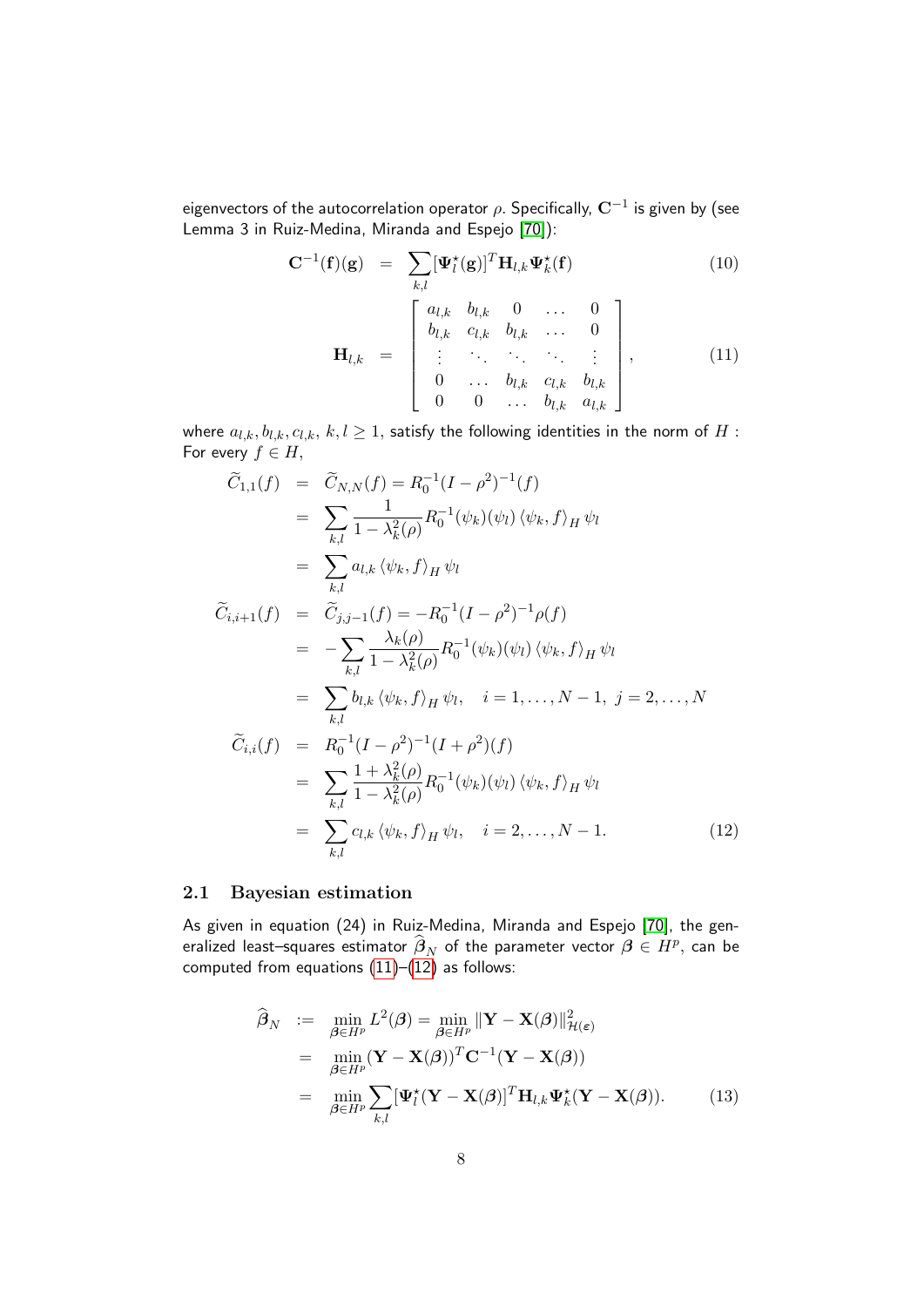We propose here a Bayesian estimation of  $\cdot \lambda_k(\rho)$  in equation [\(12\)](#page-7-1), for every  $k \geq 1$ . Hence, the entries of matrixes  $H_{l,k}, k, l \geq 1$ , are approxi-mated from equation [\(12\)](#page-7-1) by replacing  $R_0$  by its empirical version, given by  $\widehat R_0^{(N)} = \frac{1}{N}$  $\frac{1}{N}\sum_{t=1}^N\varepsilon_t\otimes\varepsilon_t,$  and  $\lambda_k(\rho),\,k\ge1,$  by their bayesian estimates. Indeed, a truncated version of equation [\(12\)](#page-7-1) is considered. Specifically, we consider the truncated pure point spectral diagonal expansion

<span id="page-8-1"></span>
$$
\widehat{R}_0^{(k(N))} = \sum_{k=1}^{k(N)} \widehat{\lambda}_{k,N} \widehat{\phi}_{k,N} \otimes \widehat{\phi}_{k,N},
$$
\n(14)

where  $\widehat{R}_0^{(k(N))}\widehat{\phi}_{k,N}=\widehat{\lambda}_{k,N}\widehat{\phi}_{k,N},$  for  $k=1,\ldots,k(N).$  Here,  $k(N)< N$  such that  $k(N)/N \to 0$ ,  $N \to \infty$ , with a certain velocity decay to ensure strong– consistency (see Bosq [\[7\]](#page-22-4)). Usually,  $k(N) = \ln(N)$  is a suitable choice. For  $k =$  $1, \ldots, k(N)$ , the bayesian estimator  $\lambda_k(\rho)$  of  $\lambda_k(\rho)$  is computed by maximizing the posterior probability density. Namely, for

$$
\Delta_{\rho}(\varepsilon) = \{\varepsilon_2(\psi_k) - \lambda_k(\rho)\varepsilon_1(\psi_k), \dots, \varepsilon_N(\psi_k) - \lambda_k(\rho)\varepsilon_{N-1}(\psi_k)\}_{k=1,\dots,k(N)},
$$

with  $\bm{\varepsilon}=(\varepsilon_1,\ldots,\varepsilon_N),$  and for  $\bm{\lambda}(\rho)=(\lambda_1(\rho),\ldots,\lambda_{k(N)}(\rho)),$  under the Gaussian distribution of the errors, the posterior probability density  $L_{k(N)}\left(\boldsymbol{\lambda}(\rho)/\varepsilon\right)=\ \widetilde{\phantom{n}}$  $L_{k(N)}\left(\boldsymbol{\lambda}(\rho)/\Delta_\rho(\boldsymbol{\varepsilon})\right)$  can be written as

<span id="page-8-0"></span>
$$
\widetilde{L}_{k(N)}\left(\lambda_{1}(\rho),\ldots,\lambda_{k(N)}(\rho)/\Delta_{\rho}(\varepsilon)\right) \n\simeq L_{N}\left(\Delta_{\rho}(\varepsilon)/\lambda_{1}(\rho),\ldots,\lambda_{k(N)}(\rho)\right) p_{k(N)}\left(\lambda_{1}(\rho),\ldots,\lambda_{k(N)}(\rho)\right) \n= \prod_{k=1}^{k(N)} \left[\frac{1}{\sigma_{k}^{N}(2\pi)^{N/2}} \exp\left(-\frac{1}{2\sigma_{k}^{2}} \sum_{t=1}^{N} \left[\epsilon_{t}(\psi_{k})\right]^{2}\right) \n\times \left[\lambda_{k}(\rho)\right]^{a_{k}-1} (1-\lambda_{k}(\rho))^{b_{k}-1} \frac{\mathbb{I}_{\{0<\lambda_{k}(\rho)<1\}}}{\mathbb{B}(a_{k},b_{k})}, \qquad (15)
$$

where we work under the assumption that  $\bm{\lambda}(\rho) \,=\, (\lambda_1(\rho), \ldots, \lambda_{k(N)}(\rho))$  is a vector of  $k(N)$  independent beta random variables with respective shape parameters  $a_k$  and  $b_k$ ,  $k = 1, ..., k(N)$ , under the joint prior probability density  $p_{k(N)},$  where, as usual,  $\mathbb{I}_{0<\cdot<1}$  denotes the indicator function on the interval  $(0, 1)$ , and  $\mathbb{B}(a_k, b_k)$  is the beta function,

$$
\mathbb{B}(a_k, b_k) = \frac{\Gamma(a_k)\Gamma(b_k)}{\Gamma(a_k + b_k)}, \quad k = 1, \dots, k(N).
$$

We have also applied the independence of the components of the innovation process  $\epsilon$  under the Gaussian strong-white noise assumption. Hence, for each  $k~=~1,\dots,k(N),~\varepsilon_t(\psi_k)~=~\langle\varepsilon_t,\psi_k\rangle_H\,,$  and  $\sigma_k~=~\sqrt{E[\varepsilon_t(\psi_k)]^2},$  for  $t = 1, \ldots, N$ . In [\(15\)](#page-8-0),  $\simeq$  means identity except a positive constant  $\mathcal{K}$ , since  $L_{k(N)}\left(\lambda_1(\rho),\ldots,\lambda_{k(N)}(\rho)/\Delta_\rho(\varepsilon)\right)$  is proportional to the likelihood function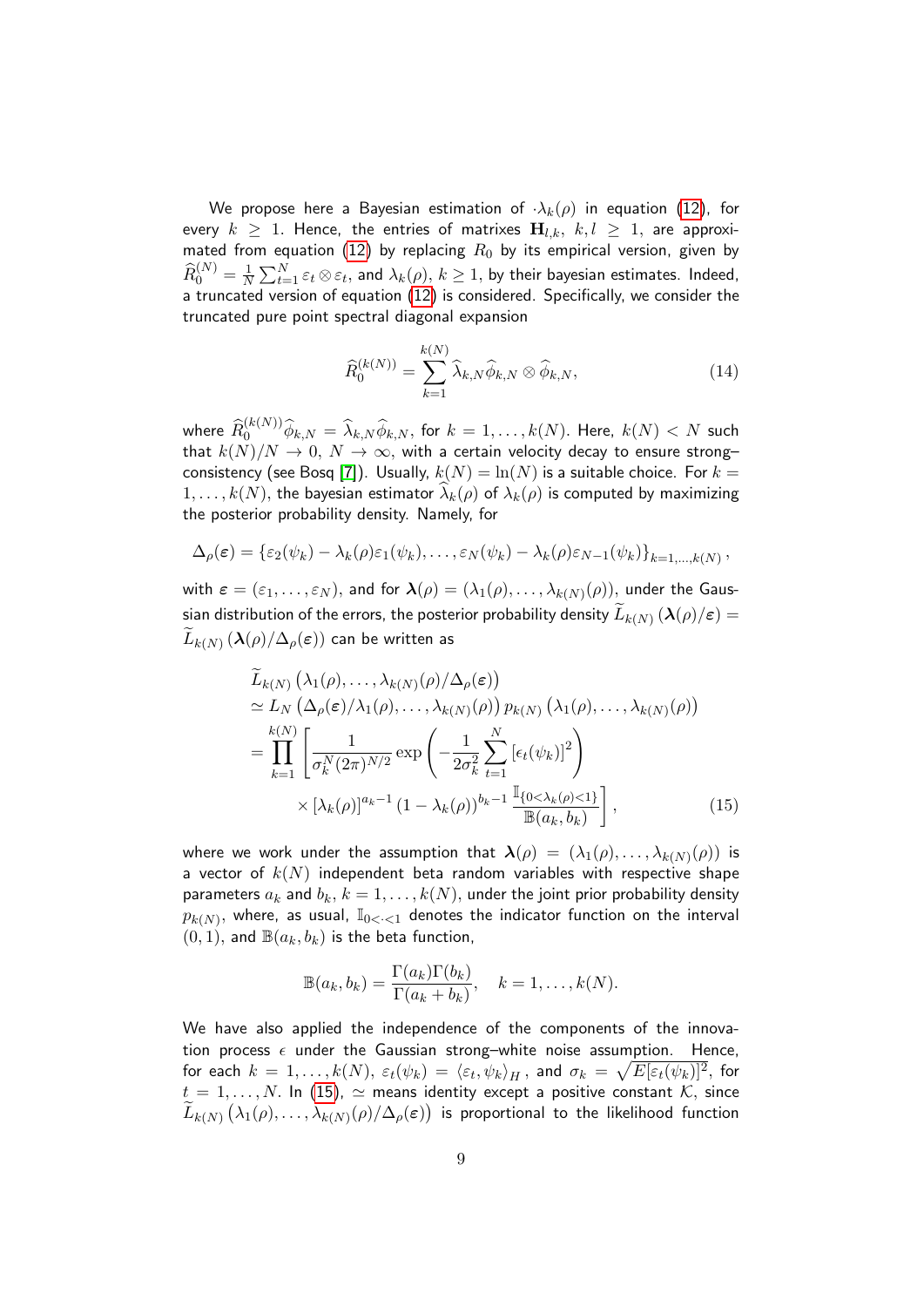$L_N(\Delta_\rho(\bm{\varepsilon})/\bm{\lambda}(\rho))$  and the prior joint probability density  $p_{k(N)}\left(\bm{\lambda}(\rho)\right).$  Thus,  $\bm{\mathcal{K}}$ is given by

$$
\mathcal{K} = \int_{\mathbf{\Lambda}} L_N(\varepsilon/\mathbf{\lambda}(\rho)) p_{k(N)}(\mathbf{\lambda}(\rho)) d\mathbf{\lambda}(\rho).
$$

For  $i,j = 1, \ldots, N$ , the following approximation  $C_{i,j}$  to  $C_{i,j}$  in [\(12\)](#page-7-1) is obtained, by replacing  $R_0$  by its truncated empirical version  $\widehat{R}_0^{(k(N))}$  in [\(14\)](#page-8-1), and  $\lambda_k(\rho)$  by its bayesian estimate  $\lambda_k(\rho)$ , for  $k = 1, ..., k(N)$ ,

<span id="page-9-0"></span>
$$
\begin{split}\n\hat{\tilde{C}}_{1,1}(f) &= \hat{\tilde{C}}_{N,N}(f) = [\hat{R}_{0}^{(k(N))}]^{-1} (I - \hat{\rho}_{k(N)}^{2})^{-1} (f) \\
&= \sum_{k,l=1}^{k(N)} \frac{1}{1 - \hat{\lambda}_{k}^{2}(\rho)} \left[ \hat{R}_{0}^{(k(N))} \right]^{-1} (\psi_{k})(\psi_{l}) (\psi_{k}, f)_{H} \psi_{l} \\
&= \sum_{k,l=1}^{k(N)} \hat{a}_{l,k}^{(N)} (\psi_{k}, f)_{H} \psi_{l} \\
\hat{\tilde{C}}_{i,i+1}(f) &= \hat{\tilde{C}}_{j,j-1}(f) = -[\hat{R}_{0}^{(k(N))}]^{-1} (I - \hat{\rho}_{k(N)}^{2})^{-1} \hat{\rho}_{k(N)}(f) \\
&= -\sum_{k,l} \frac{\hat{\lambda}_{k}(\rho)}{1 - \hat{\lambda}_{k}^{2}(\rho)} [\hat{R}_{0}^{(k(N))}]^{-1} (\psi_{k})(\psi_{l}) (\psi_{k}, f)_{H} \psi_{l} \\
&= \sum_{k,l} \hat{b}_{l,k}^{(N)} (\psi_{k}, f)_{H} \psi_{l}, \quad i = 1, \dots, N-1, \quad j = 2, \dots, N \\
\hat{\tilde{C}}_{i,i}(f) &= [\hat{R}_{0}^{(k(N))}]^{-1} (I - \hat{\rho}_{k(N)}^{2})^{-1} (I + \hat{\rho}_{k(N)}^{2}) (f) \\
&= \sum_{k,l=1}^{k(N)} \frac{1 + \hat{\lambda}_{k}^{2}(\rho)}{1 - \hat{\lambda}_{k}^{2}(\rho)} [\hat{R}_{0}^{(k(N))}]^{-1} (\psi_{k})(\psi_{l}) (\psi_{k}, f)_{H} \psi_{l} \\
&= \sum_{k,l} \hat{c}_{l,k}^{(N)} (\psi_{k}, f)_{H} \psi_{l}, \quad i = 2, \dots, N-1,\n\end{split} \tag{16}
$$

for any  $f \in H$ , where  $\widehat{\rho}_{k(N)} = \sum_{k=1}^{k(N)} \widehat{\lambda}_k(\rho) \psi_k \otimes \psi_k$ . From equations [\(10\)](#page-7-0)–[\(12\)](#page-7-1), and [\(16\)](#page-9-0), the inverse  ${\bf C}^{-1}$  of the covariance matrix operator  ${\bf C}$  is approximated by  $\widehat{\mathbf{C}}^{-1}_{B,N},$  given by

<span id="page-9-1"></span>
$$
\widehat{\mathbf{C}}_{B,N}^{-1} = \sum_{k,l}^{k(N)} [\mathbf{\Psi}_l^{\star}(\mathbf{g})]^T \widehat{H}_{l,k}^{(N)} \mathbf{\Psi}_k^{\star},
$$
\n(17)

where, for  $k,l=1,\ldots,k(N),$   $\widehat{H}_{l,k}^{(N)}$  has entries  $a_{l,k}^{(N)},$   $b_{l,k}^{(N)}$  and  $c_{l,k}^{(N)}$  computed from [\(16\)](#page-9-0).

Under Assumptions A1–A4 in Ruiz-Medina, Miranda and Espejo [\[70\]](#page-26-0), the plug–in bayesian estimator we obtain for the functional parameter vector  $\beta$  is given by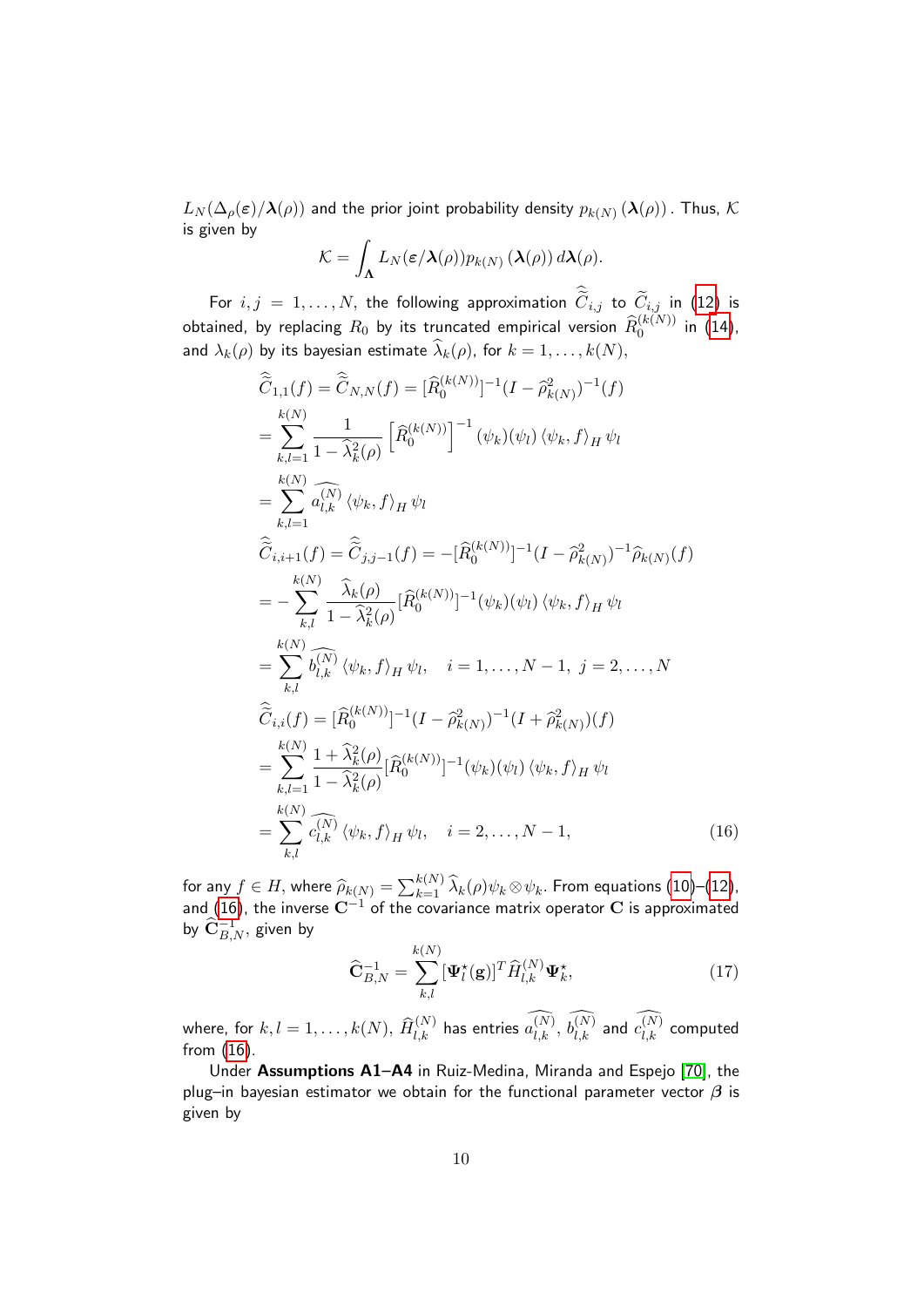<span id="page-10-0"></span>
$$
\widehat{\boldsymbol{\beta}}_{B,N} = \left(\mathbf{X}^T \widehat{\mathbf{C}}_{B,N}^{-1} \mathbf{X}\right)^{-1} \mathbf{X}^T \widehat{\mathbf{C}}_{B,N}^{-1} (\mathbf{Y}_N)
$$
\n
$$
= \boldsymbol{\beta} + \left(\mathbf{X}^T \widehat{\mathbf{C}}_{B,N}^{-1} \mathbf{X}\right)^{-1} \mathbf{X}^T \widehat{\mathbf{C}}_{B,N}^{-1} (\boldsymbol{\varepsilon}_N). \tag{18}
$$

From [\(18\)](#page-10-0), the corresponding bayesian functional regression predictor is computed as

<span id="page-10-1"></span>
$$
\hat{\mathbf{Y}}_{B,N} = \mathbf{X}\hat{\boldsymbol{\beta}}_{B,N}.\tag{19}
$$

### <span id="page-10-2"></span>2.2 Estimation algorithm 1

We briefly summarize the main steps we have followed in the implementation of the functional regression estimation methodology above–introduced, to compute the predictor  $\mathbf{Y}_{B,N}$ , from the real–data set analyzed in Section [4.1](#page-15-0) on COVID– 19 incidence in some Spanish Communities.

- Step 1 Temporal interpolation and cubic B-spline smoothing is achieved over the COVID–19 cumulative cases step curves located at each one of the Spanish provinces analyzed. Their derivatives and logarithmic transform are then computed. Spatial interpolation is also implemented.
- Step 2 Bayesian componentwise estimation of the functional entries of the inverse  $\mathbf{C}^{-1}$  of the covariance matrix operator C (see equations [\(16\)](#page-9-0)– [\(17\)](#page-9-1)), in terms of the truncated empirical autocovariance operator, and the bayesian estimates of the eigenvalues of the autocorrelation operator.
- **Step 3** Computation of the generalized least–squares estimator  $\beta_{B,N}$  =  $\left(\widehat{\beta}_{B,N}^1,\ldots, \widehat{\beta}_{B,N}^p\right)$  of the regression parameter vector  $\boldsymbol{\beta}$  from equations  $(13)–(18)$  $(13)–(18)$  $(13)–(18)$ .
- **Step 4** Computation of the bayesian predictor  $\hat{\mathbf{Y}}_{B,N}$  from **Step 3**, as given in equation [\(19\)](#page-10-1).
- Step 5 Model fitting is evaluated in terms of cross-validation.

# 3 Spatial functional multiple regression approach in the spectral domain

Let  $X = \{X_\mathbf{z},\ \mathbf{z} \in \mathbb{Z}^d\}$  be a spatial functional time series with values in the real separable Hilbert space  $\mathcal{H}=L^{2}\left([ \mathcal{T}_{1}, \mathcal{T}_{2}], \mu(d t) \right),$   $T_{i}\in(-\infty, \infty),$   $i=1,2.$  Here,  $\mu(\cdot)$  is a finite positive measure, whose support is the time interval  $[\mathcal{T}_1, \mathcal{T}_2]$ . For every  $\mathbf{z}\in\mathbb{Z}^d,$   $P\left[X_\mathbf{z}\in L^2\left(\left[\mathcal{T}_1,\mathcal{T}_2\right],\mu(dt)\right)\right]=1,$  i.e.,  $X_\mathbf{z}$  is a random element in  $L^2([\mathcal{T}_1, \mathcal{T}_2], \mu(dt))$ .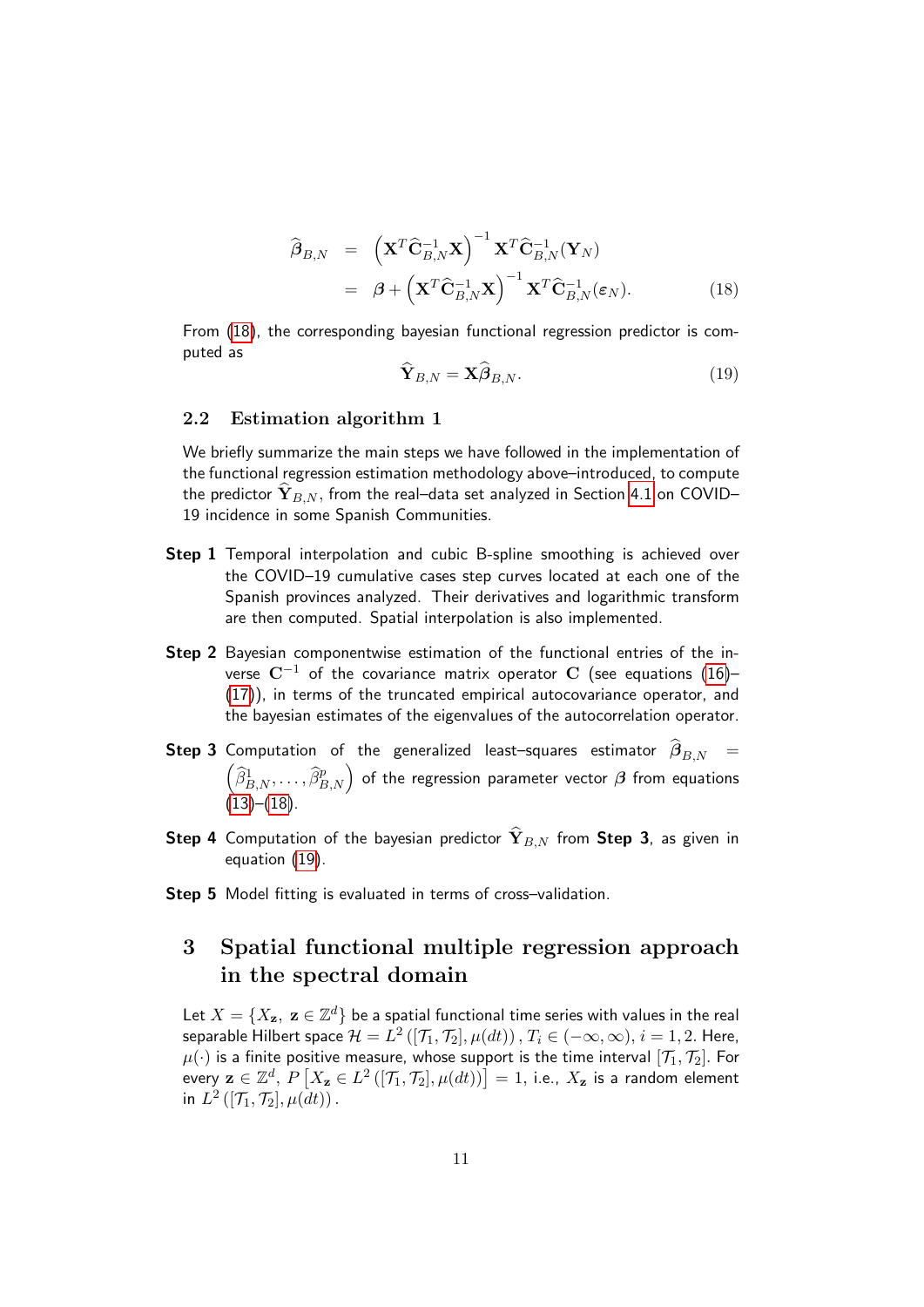Assume that  $X$  is stationary in space and has zero mean. The kernels  $\{\widetilde{r}_{\mathbf{z},\mathbf{y}},\ \mathbf{z},\mathbf{y}\in\mathbb{Z}^d\}$ 

$$
\widetilde{r}_{\mathbf{z},\mathbf{y}}(\tau,\sigma) = E\left[X_{\mathbf{z}}(\tau)X_{\mathbf{y}}(\sigma)\right] = r_{\mathbf{x}}(\tau,\sigma), \quad \tau,\sigma \in [\mathcal{T}_1,\mathcal{T}_2], \ \mathbf{x} = \mathbf{z} - \mathbf{y} \in \mathbb{Z}^d
$$

respectively define the spatial covariance operators  $\left\{\mathcal{\widetilde{R}}_{\mathbf{z}, \mathbf{y}}, \ \mathbf{z}, \mathbf{y} \in \mathbb{Z}^d\right\}$  . Thus, for  $y, z \in \mathbb{Z}^d$ , with  $x = z - y$ ,

<span id="page-11-0"></span>
$$
\widetilde{\mathcal{R}}_{\mathbf{z}-\mathbf{y}}(f)(g) = E\left[X_{\mathbf{z}} \otimes X_{\mathbf{y}}\right](f)(g) = \mathcal{R}_{\mathbf{x}}(f)(g)
$$
\n
$$
= E\left[\langle X_{\mathbf{z}}, g \rangle_{L^{2}([\mathcal{T}_{1}, \mathcal{T}_{2}], \mu(dt))} \langle X_{\mathbf{y}}, f \rangle_{L^{2}([\mathcal{T}_{1}, \mathcal{T}_{2}], \mu(dt))}\right]
$$
\n
$$
\forall f, g \in L^{2}\left([\mathcal{T}_{1}, \mathcal{T}_{2}], \mu(dt)\right).
$$
\n(20)

In particular, if in equation [\(20\)](#page-11-0) we consider  $z = y$  we obtain the definition of the spatial autocovariance operator  $\mathcal{R}_0$  satisfying

$$
\mathcal{R}_{\mathbf{0}} = E\left[X_{\mathbf{z}} \otimes X_{\mathbf{z}}\right] \in \mathcal{L}^{1}\left(L^{2}\left([\mathcal{T}_{1}, \mathcal{T}_{2}], \mu(dt)\right)\right), \quad \forall \mathbf{z} \in \mathbb{Z}^{d},
$$

where  $\mathcal{L}^{1}\left(L^{2}\left([ \mathcal{T}_{1},\mathcal{T}_{2}],\mu(d t)\right)\right)$  denotes the space of trace operators on  $L^{2}\left( [\mathcal{T}_{1},\mathcal{T}_{2}],\mu (dt)\right)$  . Equivalently,

$$
\|\mathcal{R}_{\mathbf{0}}\|_{\mathcal{L}^{1}(L^{2}([\mathcal{T}_{1},\mathcal{T}_{2}],\mu(dt)))}=\sum_{k\geq1}\lambda_{k}\left(\mathcal{R}_{\mathbf{0}}\right)=E\left\|X_{\mathbf{z}}\right\|_{L^{2}([\mathcal{T}_{1},\mathcal{T}_{2}],\mu(dt))}^{2}=\sigma_{X}^{2}<\infty,
$$

with  $\mathcal{R}_0\phi_k=\lambda_k(\mathcal{R}_0)\phi_k,$  in  $L^2\left([ \mathcal{T}_1,\mathcal{T}_2], \mu(dt)\right),$  for every  $k\geq 1.$  Here,  $\{\phi_k\}_{k\geq 1}$ and  $\{\lambda_k(\mathcal{R}_0)\}_{k>1}$  respectively denote the orthonormal system of eigenvectors and associated system of eigenvalues of operator  $\mathcal{R}_{0}$ .

The estimation methodology proposed is implemented in the spatial functional spectral domain. The spatial functional spectrum of  $X$  is defined in terms of the spectral density operator family  $\{\mathcal{F}_{\bm{\omega}},\;\bm{\omega}\in [-\pi,\pi]^d\}\,,$  characterizing its spatial second–order structure. Particularly, we consider a family of spatial frequency varying integral operators, whose kernels lie in the space  $L^2\left([ \mathcal T_1, \mathcal T_2]^2, \mu \otimes \mu(dt, ds), \mathbb C\right),$  and are given by, for each  $\bm \omega \in [-\pi, \pi]^d,$  and  $\tau, \sigma \in [\mathcal{T}_1, \mathcal{T}_2],$ 

$$
f_{\boldsymbol{\omega}}(\tau,\sigma) \underset{L^2([\mathcal{T}_1,\mathcal{T}_2]^2,\mu\otimes\mu(dt,ds),\mathbb{C})}{=} \frac{1}{(2\pi)^d} \sum_{\mathbf{x}\in\mathbb{Z}^d} \exp\left(-i\left\langle \boldsymbol{\omega},\mathbf{x}\right\rangle\right) r_{\mathbf{x}}(\tau,\sigma),\qquad(21)
$$

where  $=$   $=$   $\mu^2([T_1,T_2]^2,\mu\otimes\mu(dt,ds),\mathbb{C})$  means the identity in the norm of the space  $L^2\left( [\mathcal{T}_1,\mathcal{T}_2]^2, \mu \otimes \mu(dt,ds), \mathbb{C} \right)$ .

For each  $\boldsymbol{\omega} \in [-\pi, \pi]^d,$  the nonparametric estimator of the spectral density operator  $\mathcal{F}_{\omega}$  we will compute later is based on the spatial functional Discrete Fourier Transform (SfDFT), and periodogram operator we now introduce.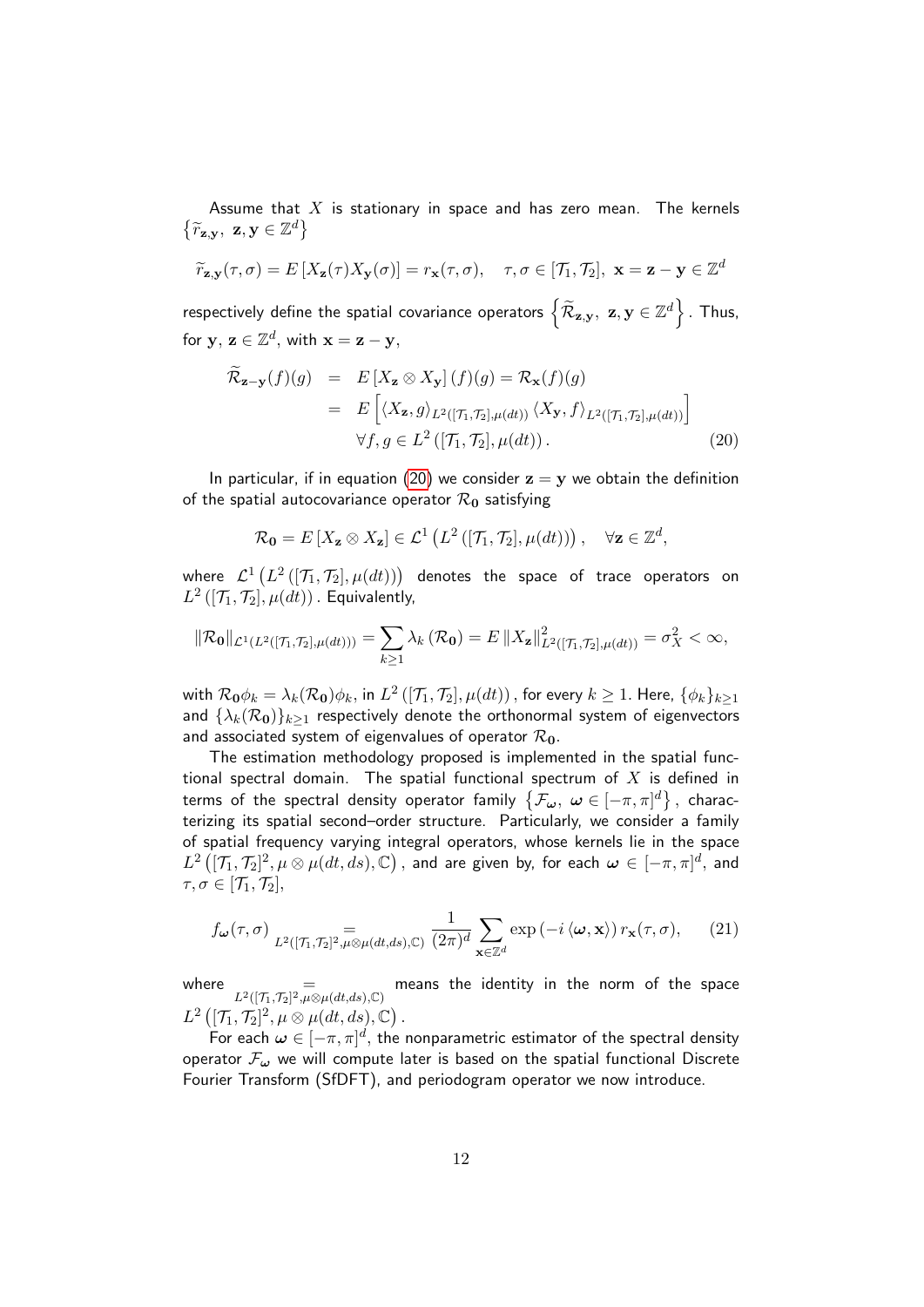**Definition 1** The SfDFT of  $\{X_{\mathbf{z}}(\tau), \ \tau \in [\mathcal{T}_1, \mathcal{T}_2], \ \mathbf{z} \in [1, T]^d \cap \mathbb{Z}^d\}$  is defined as

<span id="page-12-0"></span>
$$
\widetilde{X}_{\boldsymbol{\omega}}^{(\mathbf{N})}(\tau) = ((2\pi)^d \mathbf{N})^{-1/2} \sum_{\mathbf{z} \in [1,T]^d \cap \mathbb{Z}^d} X_{\mathbf{z}}(\tau) \exp\left(-i \left\langle \boldsymbol{\omega}, \mathbf{z} \right\rangle\right),\tag{22}
$$

for all  $\tau \in [\mathcal{T}_1, \mathcal{T}_2]$ , and  $\boldsymbol{\omega} \in \{2\pi \mathbf{z}/T, \ \mathbf{z} \in [1, T-1]^d\}$  where  $\mathbf{N} = T^d$ , and the series [\(22\)](#page-12-0) converges in the  $L^2([\mathcal{T}_1, \mathcal{T}_2], \mu(dt), \mathbb{C})$  norm.

The periodogram operator, denoted as  $\mathcal{I}_{\bm{\omega}}^{(\mathbf{N})},$  is computed from the <code>SfDFT</code> as follows:

$$
\mathcal{I}^{(\mathbf{N})}_{\omega}(\tau,\zeta) = \widetilde{X}^{(\mathbf{N})}_{\omega}(\tau)\overline{\widetilde{X}^{(\mathbf{N})}_{\omega}(\zeta)} = \frac{1}{((2\pi)^{d}\mathbf{N})}
$$
\n
$$
\times \left[\sum_{\mathbf{z}\in[1,T]^{d}\cap\mathbb{Z}^{d}}X_{\mathbf{z}}(\tau)\exp\left(-i\left\langle\omega,\mathbf{z}\right\rangle\right)\right] \overline{\left[\sum_{\mathbf{z}\in[1,T]^{d}\cap\mathbb{Z}^{d}}X_{\mathbf{z}}(\zeta)\exp\left(-i\left\langle\omega,\mathbf{z}\right\rangle\right)\right]}
$$
\n
$$
\forall (\tau,\zeta)\in[T_{1},T_{2}]^{2}, \ \omega\in\left\{2\pi\mathbf{z}/T, \ \mathbf{z}\in[1,T-1]^{d}\right\}(23)
$$

where convergence holds in the  $L^2\left([ \mathcal{T}_1, \mathcal{T}_2]^2, \mu \otimes \mu(d t, d s), \mathbb{C}\right)$  norm.

We consider the following nonparametric estimator of the spatial spectral density operator kernel:

<span id="page-12-1"></span>
$$
\widehat{f}^{(\mathbf{N})}_{\boldsymbol{\omega}}(\tau,\zeta) = \left[\frac{(2\pi)^d}{\mathbf{N}}\right] \sum_{\mathbf{z}\in[1,T-1]^d} W^{(\mathbf{N})}\left(\boldsymbol{\omega}-\frac{2\pi\mathbf{z}}{T}\right) \mathcal{I}^{(\mathbf{N})}_{2\pi\mathbf{z}/T}(\tau,\zeta)
$$
\n
$$
\forall (\tau,\zeta)\in[\mathcal{T}_1,\mathcal{T}_2]^2,\tag{24}
$$

where the weight function  $W^{(\mathbf{N})}$  is given by

$$
W^{(\mathbf{N})}(\mathbf{z}) = \sum_{\mathbf{j} \in \mathbb{Z}^d} \frac{1}{B_{\mathbf{N}}} W\left(\frac{\mathbf{z} + 2\pi \mathbf{j}}{B_{\mathbf{N}}}\right), \quad \mathbf{z} \in \mathbb{R}^d,
$$
 (25)

with  $B_N$  being the positive bandwidth parameter, and W satisfying

- (1)  $W$  is positive, even, and bounded in variation
- (2)  $W(\mathbf{x}) = 0$ , if  $\|\mathbf{x}\| > 1$ ;
- (3)  $\int_{\mathbb{R}^d} |W(\mathbf{x})|^2 d\mathbf{x} < \infty$
- (4)  $\int_{\mathbb{R}^d} W(\mathbf{x}) d\mathbf{x} = 1.$

Particularly, after computing the nonparametric estimator [\(24\)](#page-12-1) of the spectral density operator, the functional entries of the spatial covariance matrix operator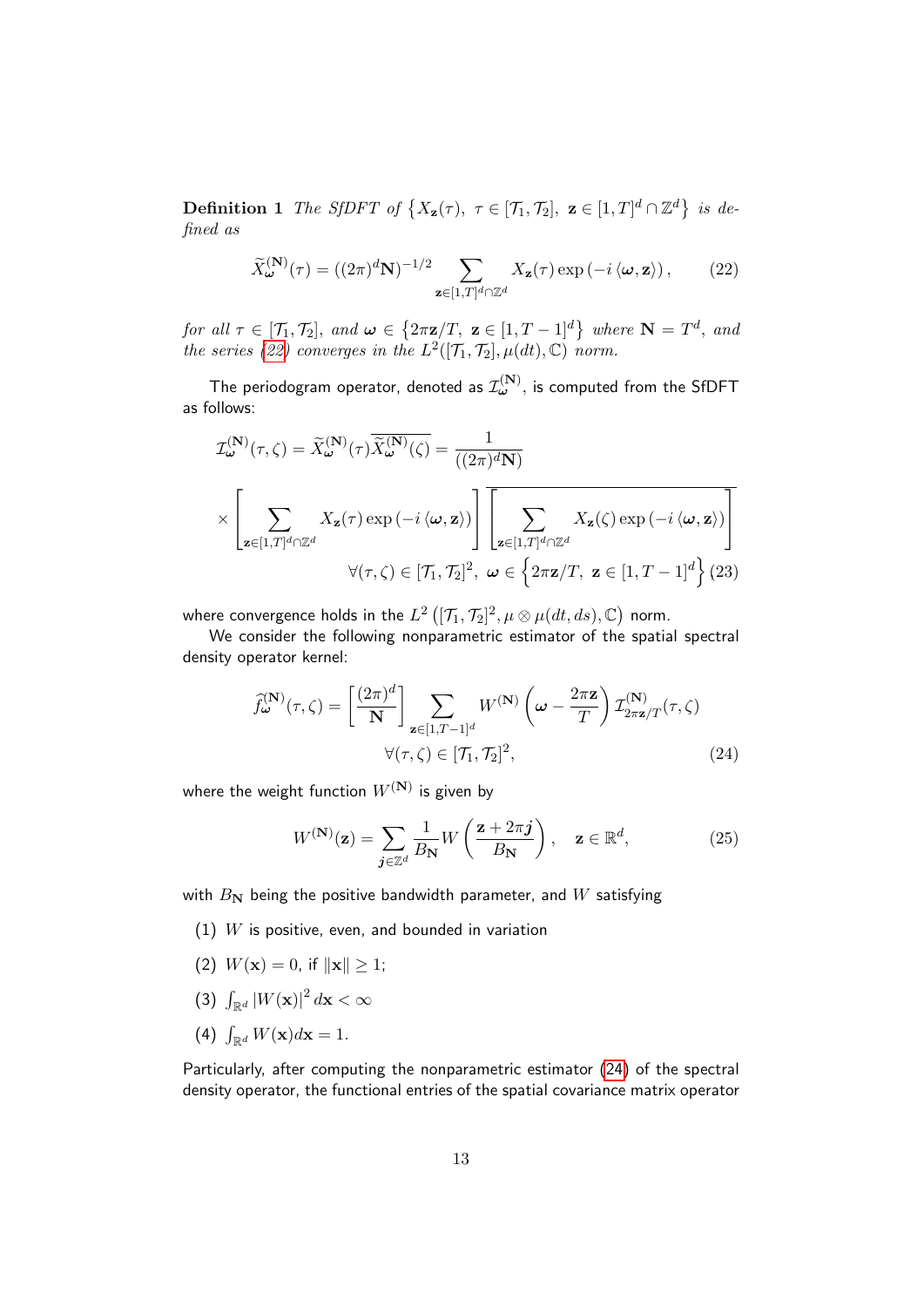C of the curve observations

$$
\mathbf{C} = \left\{ \begin{bmatrix} r_{\mathbf{0}}(\tau,\sigma) & \cdots & r_{0,\ldots,T-1}(\tau,\sigma) \\ \vdots & \vdots & \vdots \\ r_{T-1,\ldots,0}(\tau,\sigma) & \cdots & r_{T-1,\ldots,T-1}(\tau,\sigma) \end{bmatrix}, (\tau,\sigma) \in [\mathcal{T}_1,\mathcal{T}_2]^2 \right\}
$$

are approximated, by applying the inverse SfDFT, obtaining

$$
\widehat{r}_{\mathbf{x}}(\tau,\sigma) \underset{L^2([\mathcal{T}_1,\mathcal{T}_2]^2,\mu\otimes\mu(dt,ds))}{=} \sum_{\omega} \widehat{f}_{\omega}^{(\mathbf{N})}(\tau,\sigma) \exp\left(i\left\langle\omega,\mathbf{x}\right\rangle\right),\tag{26}
$$

for all  $\tau,\sigma\in[{\cal T}_1,{\cal T}_2],$  and for each  ${\bf x}\in[0,T-1]^d.$  Thus, we obtain the estimator  $\hat{\mathbf{C}}_{S,\mathbf{N}}$  of C, given by

$$
\widehat{\mathbf{C}}_{S,\mathbf{N}}\left\{\left[\begin{array}{cccc} \widehat{r}_{\mathbf{0}}(\tau,\sigma) & \cdots & \widehat{r}_{0,\ldots,T-1}(\tau,\sigma) \\ \vdots & \vdots & \vdots \\ \widehat{r}_{T-1,\ldots,0}(\tau,\sigma) & \cdots & \widehat{r}_{T-1,\ldots,T-1}(\tau,\sigma) \end{array}\right], (\tau,\sigma)\in[\mathcal{T}_1,\mathcal{T}_2]^2\right\}.
$$
\n(27)

The plug–in generalized least–squares estimator  $\beta_{S,N}$  of  $\beta$ , and the corresponding functional regression predictor  $\widehat{\mathbf{Y}}_{S,N}$  are then obtained from the following identities:

<span id="page-13-0"></span>
$$
\widehat{\boldsymbol{\beta}}_{S,N} = \left(\mathbf{X}^T \widehat{\mathbf{C}}_{S,N}^{-1} \mathbf{X}\right)^{-1} \mathbf{X}^T \widehat{\mathbf{C}}_{S,N}^{-1} (\mathbf{Y}_N)
$$
\n
$$
\widehat{\mathbf{Y}}_{S,N} = \mathbf{X} \widehat{\boldsymbol{\beta}}_{S,N}
$$
\n
$$
= \mathbf{X} \left( \left(\mathbf{X}^T \widehat{\mathbf{C}}_{S,N}^{-1} \mathbf{X}\right)^{-1} \mathbf{X}^T \widehat{\mathbf{C}}_{S,N}^{-1} (\mathbf{Y}_N) \right).
$$
\n(28)

Here,  $X$  is defined from the spatial formulation of equation  $(1)$ , leading to the definition of the kernel regressors  $X^{ij}_{\bf z}=E[(Y_{{\bf z}-{\bf h}_i}-\bm\mu)\otimes(Y_{{\bf z}-{\bf h}_j}-\bm\mu)],$  with  $\mathbf{h}_i, \mathbf{h}_j, \, i,j=1,\ldots,p,$  being the non–negative vectors of spatial lags, involved in the definition of the nearest neighborhood of the curve response value at z, keeping in mind its significative spatial interactions with other spatial functional values.

### <span id="page-13-1"></span>3.1 Estimation algorithm 2

We now formulate the main steps of the estimation algorithm implemented, to compute the spatial functional spectral predictor  $\mathbf{Y}_{S,N}$ , in the statistical analysis of the COVID–19 incidence, from the reported cases during the period February—October, 2020, at some Spanish Communities.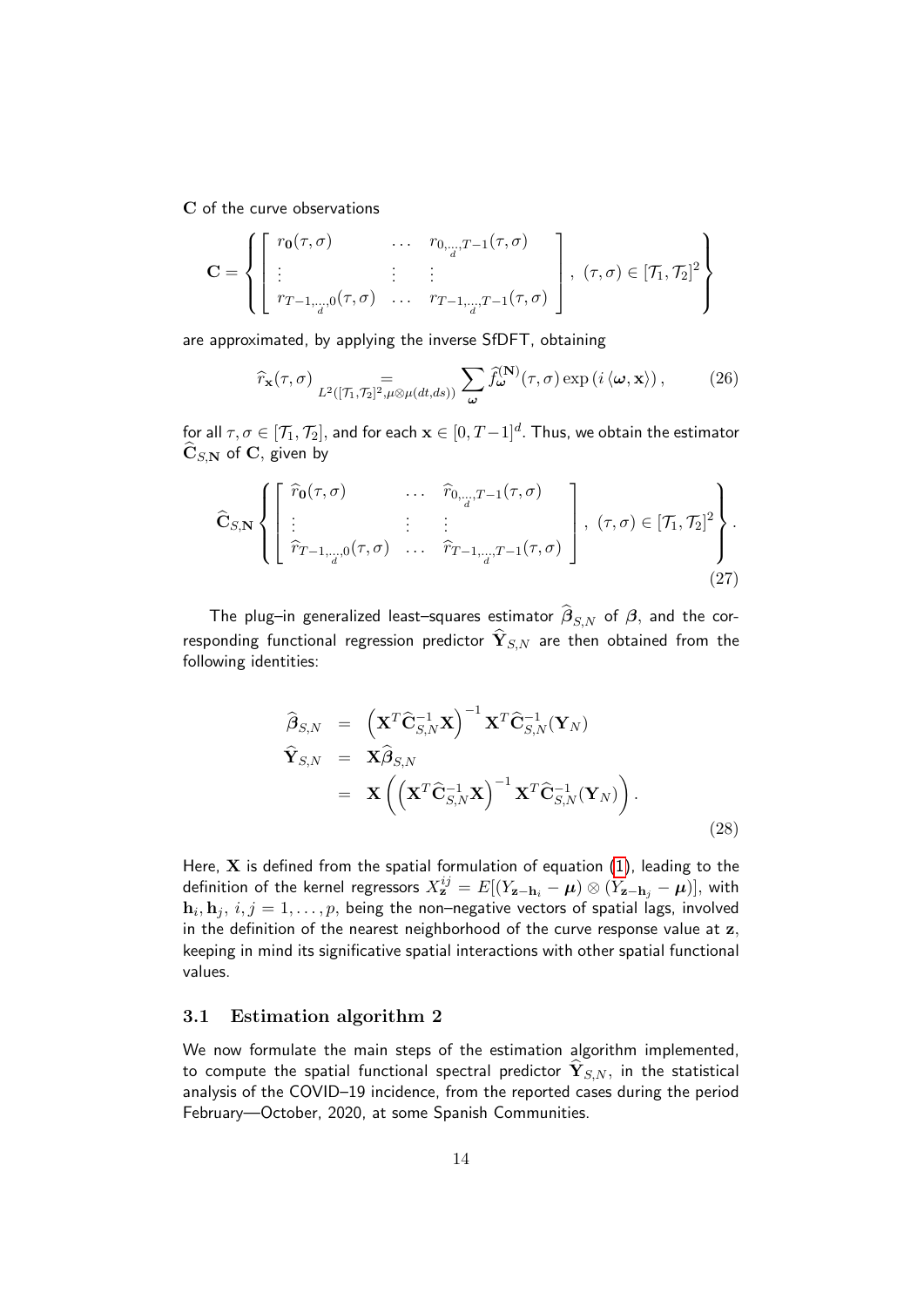- **Step 1** After temporal interpolation and cubic B-spline smoothing of the cumulative cases step curves located at each one of the Spanish provinces analyzed, their derivatives and logarithmic transform are computed. Again, spatial interpolation to a  $10 \times 10$  regular grid is performed.
- Step 2 Tapering the spatiotemporal data, and compute the empirical long-run spatial covariance operator.
- **Step 3** Compute the singular value decomposition of the empirical long–run spatial covariance operator obtained in Step 2.
- Step 4 Apply the SfDFT to the tapered spatial log-intensity curves, after their projection onto the selected empirical right eigenvectors of the long–run spatial covariance operator. Namely, the choice  $M = 5$  for the truncation parameter is made, explaining a 99% of the empirical variability.
- Step 5 Computation of the projected spatial periodogram operator is then achieved.
- Step 6 The nonparametric estimator of the spatial spectral density operator is calculated by defining  $W$  from the modified Bartlett–Hann window.
- Step 7 Equation [\(28\)](#page-13-0) is implemented in the projected spatial functional spectral domain.
- Step 8 The inverse SfDFT applied to the output of Step 7 then leads to the spatial curve regression predictor  $\mathbf{Y}_{S,N}$  in equation [\(28\)](#page-13-0).
- **Step 9** The curves at the nodes of the first row and column of the initial  $10 \times 10$ regular grid are considered in the definition of the random initial condition to run 9-fold cross validation. At the nth iteration of this procedure  $(n = 1, \ldots, 9)$ , the curves located at the nodes in the nth row and nth column of the  $9 \times 9$  grid define the target spatial curve sample. The remaining curves conform the training spatial functional sample.

# 4 Spanish COVID–19 incidence analysis

Data are obtained from the declaration of COVID–19 cases by the National Epidemiological Surveillance Network (RENAVE), through the computer platform via the Web SiViES (Spanish Surveillance System), managed by the National Epidemiology Center (CNE). This information comes from the epidemiological case survey that each Autonomous Community completes upon the identification of COVID-19 cases. The provinces and Autonomous Communities are indicated by the ISO 3166-2 code published by the International Standardization Organization (ISO). An acceptable quality of the records drives the selection procedure of the Spanish Communities analyzed during the period February– October, 2020.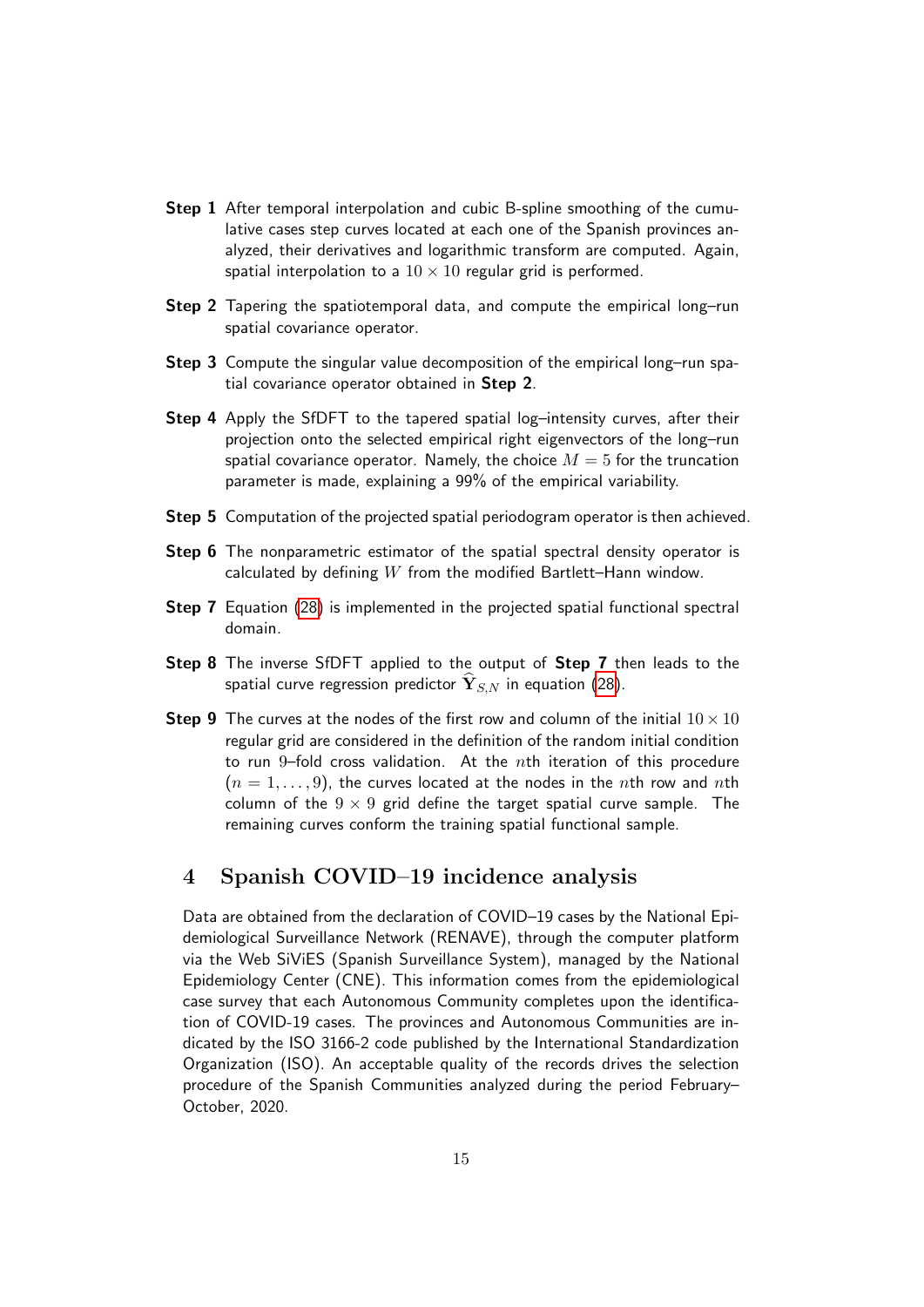### <span id="page-15-0"></span>4.1 Estimation algorithm one

A functional sample of size  $N = 1061$  of COVID–19 incidence log–risk surfaces, covering the area of the Spanish Communities analyzed, is obtained after applying functional data (FD) preprocessing (see **Step 1** in Section [2.2\)](#page-10-2). Edge effects are removed by reducing to 1000 the number of temporal nodes defining the surface sample size. We find here an important difference regarding implementation of estimation algorithm 2 where data tapering is applied.

After removing the intercept  $\mu$ , least–squares 2–D polynomial fitting is implemented to approximate kernel regressors in model [\(1\)](#page-3-0) from their empirical version, applying 'fit' MatLab function. Our polynomial choice in the argument of *fit* function corresponds to the best goodness of fit reported in *gof* output of fit function. To implement Step 2, based on bayesian estimation of the residual correlation structure, ordinary least squares is first applied in terms of the computed functional design matrix, following similar steps to the ones described in Section 4 in [\[70\]](#page-26-0), under the choice  $k(N) = \ln(N)$  of the truncation parameter. Note that conditions of Proposition 1 in [\[70\]](#page-26-0) hold under the kernel polynomial fitting previously achieved. The beta shape hyperparameters  $a_k, b_k, k = 1, \ldots, k(N)$ , for the prior in equation [\(15\)](#page-8-0), are selected according to the bootstrap probability density fitted to the eigenvalues of the empirical correlation structure of the ordinary least–squares residuals (see Step 8 of the estimation algorithm proposed in Torres et al. [\[73\]](#page-26-5) for the statistical analysis of COVID–19 mortality). To compute equation [\(16\)](#page-9-0), equation [\(15\)](#page-8-0) is maximized following a similar procedure to Step 9 in Torres et al. [\[73\]](#page-26-5), from gaoptimset MaLab function (selecting HybridFcn option). The selected option of gaoptimset function runs a hybrid genetic algorithm, involving quasi-Newton methodology in the optimization procedure applied after the genetic algorithm finishes. The corresponding outputs allows us to implement Step 3, where a bayesian approximation [\(18\)](#page-10-0) to equation [\(13\)](#page-7-2), in terms of  $\widehat{\mathbf{C}}^{-1}_{B,N}$ , is obtained from equations [\(16\)](#page-9-0)–[\(17\)](#page-9-1) computed in Step 2. Step 4 follows straightforward from **Steps 1–3**, and equation  $(19)$ .

Finally, Leave–One Out Cross Validation (LOOCV) is implemented from Step 1–4. Specifically, our training sample is obtained by removing one surface at each iteration of the cross–validation procedure. This surface is considered as the target output to be compared with the output of the corresponding iteration after implementing Steps 1–4. Note that the reduced sample after eliminating edge effects, and removing the initial times, where the random initial conditions are defined, has size  $993$ . The  $\ell^1$ –norm of the computed functional error at each one of the iterations is also calculated. Its mean value over the 993 iterations is reflected in Table [1,](#page-16-0) when we restrict our attention to ten of the sixteen communities initially analyzed: Andalucía (AN) (Almería (AL), Cádiz (CA), Córdoba (CO), Granada (GR), Huelva (H), Jaén (J), Málaga (MA), Sevilla (SE)); Aragón (AR), (Huescar (HU), Teruel (TE), Zaragoza (Z)); Castilla y León (CL) (Ávila, (AV), Burgos (BU), León (LE), Palencia (P), Salamanca (SA), Segovia (SG),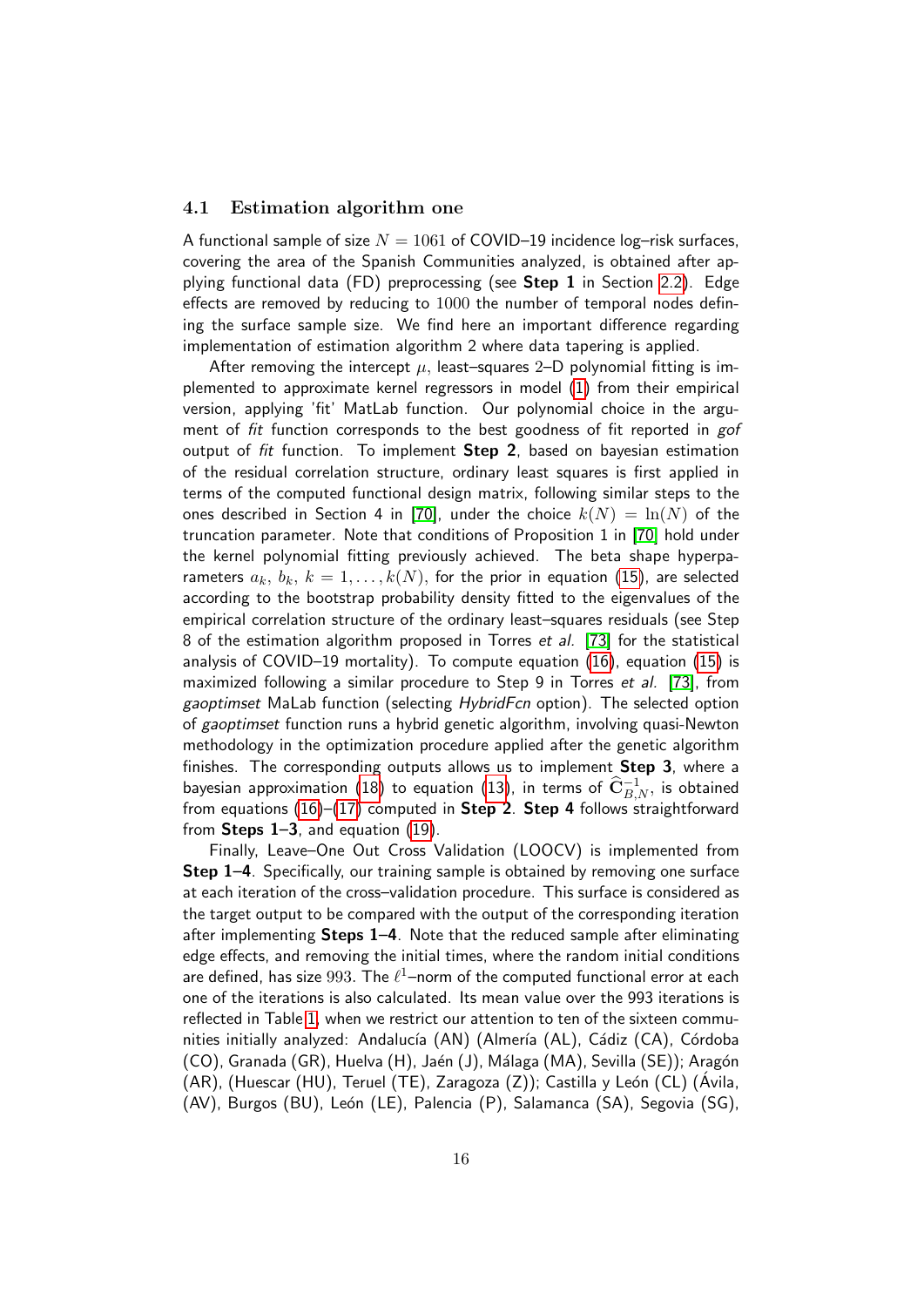Soria (SO), Valladolid (VA), Zamora (ZA)); Castilla La Mancha (CM) (Albacete (AB), Ciudad Real (CR), Cuenca (CU), Guadalajara (GU), Toledo (TO)); Canaria (CN) (Gran Canaria (GC), Tenerife (TF)); Cataluña (CT) (Barcelona (B), Girona (GI), Lleida (L), Tarragona (T)); Comunidad Valenciana(VC) (Alicante (A), Castellón (CS), Valencia (V)); Extremadura (EX) (Badajoz (BA), Cáceres (CC)); Galicia (GA) (A Coruña (C), Lugo (LU), Ourense (OR), Pontevedra (PO)); and País Vasco (PV) (Vizcaya (BI), Guipúzcoa (SS), Álava (VI)). One can observe at Soria (Castilla–León) and Barcelona (Cataluña), the limit LOOCV error values (see also Figure [1](#page-17-0) below, and Figures 11–12 in the Supplementary Material). The LOOCV error mean is 0.1029395349.

Data and Step 4 output visualization, in terms of monthly averaged COVID– 19 incidence maps, and their bayesian functional regression estimates, based on the overall sample, are displayed in Figures 1–10 in Section 1 of the Supplementary Material.

| Region      | P <sub>1</sub> | P <sub>2</sub> | P3        | P4          | P5     | P6     | P7     | P8     | P9     |
|-------------|----------------|----------------|-----------|-------------|--------|--------|--------|--------|--------|
| AN          | AL             | CA             | CO        | $_{\rm GR}$ | Н      | J      | МA     | SE     |        |
|             | 0.0321         | 0.0694         | 0.0836    | 0.1275      | 0.0217 | 0.0775 | 0.1475 | 0.2082 |        |
| AR          | HU             | TE             | Ζ         |             |        |        |        |        |        |
|             | 0.0197         | 0.0201         | 0.1268    |             |        |        |        |        |        |
| CL          | AV             | BU             | LE        | Ρ           | SA     | SG     | SO     | VA     | ZΑ     |
|             | 0.0342         | 0.0750         | 0.0972    | 0.0370      | 0.0894 | 0.0449 | 0.0178 | 0.1505 | 0.0313 |
| CM          | AB             | CR             | $\rm{CU}$ | GU          | TO     |        |        |        |        |
|             | 0.0511         | 0.1494         | 0.0452    | 0.0648      | 0.1939 |        |        |        |        |
| $\text{CN}$ | GC             | TF             |           |             |        |        |        |        |        |
|             | 0.0738         | 0.0553         |           |             |        |        |        |        |        |
| CT          | B              | GI             | L         | T           |        |        |        |        |        |
|             | 0.9516         | 0.0843         | 0.0630    | 0.0715      |        |        |        |        |        |
| EX          | ΒA             | CC             |           |             |        |        |        |        |        |
|             | 0.0831         | 0.0746         |           |             |        |        |        |        |        |
| GА          | $\mathcal{C}$  | LU             | <b>OR</b> | PО          |        |        |        |        |        |
|             | 0.0863         | 0.0180         | 0.0596    | 0.0617      |        |        |        |        |        |
| <b>PV</b>   | BI             | SS             | VI        |             |        |        |        |        |        |
|             | 0.1938         | 0.1002         | 0.0839    |             |        |        |        |        |        |
| VC          | A              | CS             | V         |             |        |        |        |        |        |
|             | 0.1383         | 0.0330         | 0.2003    |             |        |        |        |        |        |

<span id="page-16-0"></span>Table 1: LOOCV errors after running 993 iterations

### 4.2 Estimation algorithm two

As commented in Section [4.1,](#page-15-0) the data preprocessing procedure applied in Step 1 of the estimation algorithm 2 is almost the same to the one applied in algorithm 1, considering, in addition, data tapering, which improves computations of the spatial functional spectral estimators. Step 2 is then implemented after detrending the data. Specifically, denoting by  $X$  the detrended data, the empirical long–run spatial covariance operator  $\widehat{\mathcal{R}}^X_{({\bf N})}=\sum_{{\bf z}\in[0,T-1]^d}\widehat{\mathcal{R}}_{\bf z}$  is computed for  $d = 2$ , from the empirical spatial covariance operators (see also Figure 13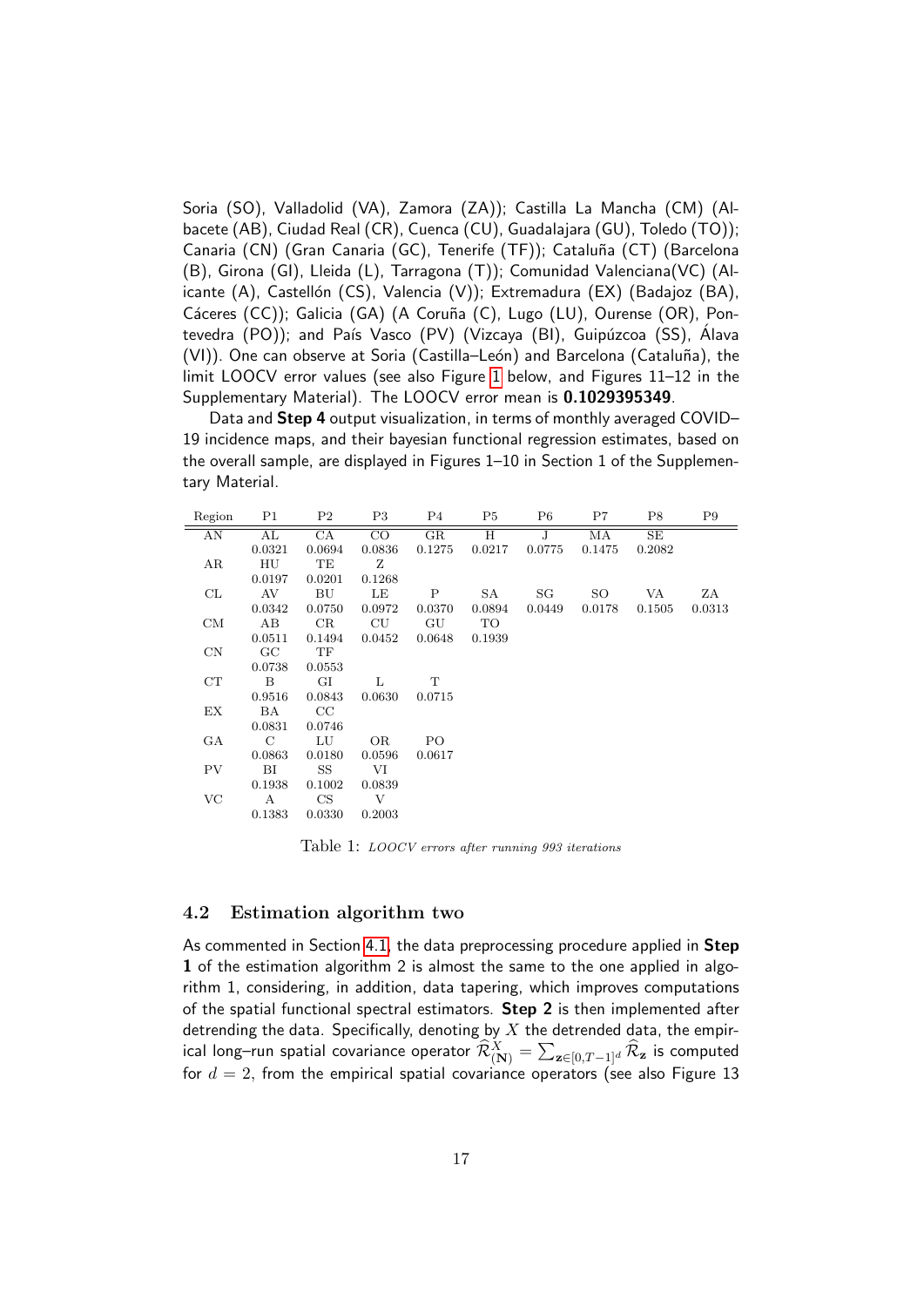

<span id="page-17-0"></span>Figure 1: Original data (left–hand–side), and Bayesian regression predictions (right–hand– side) at Galicia (top) and Cataluña (bottom)

in the Supplementary Material):

$$
\widehat{\mathcal{R}}_{\mathbf{z}} = \frac{1}{\prod_{i=1}^{d} T_i - z_i} \sum_{y_i \ge z_i, i=1,\dots,d} X_{\mathbf{y}} \otimes X_{\mathbf{y}-\mathbf{z}}, \quad \mathbf{z} \in [0, T-1]^d. \tag{29}
$$

As output of  $\mathsf{Step\ 3},$  the singular value decomposition of  $\widehat{\mathcal{R}}^X_{(\mathbf{N})}$  is obtained by calculating the empirical right  $\{\psi_k^{(\mathbf{N})}\}$  $\{k}^{(\mathbf{N})}\}_{k\geq 1},$  and left  $\{\varphi_k^{(\mathbf{N})}\}$  $\binom{N}{k}$  $\}_{k\geq 1}$  eigenvectors, and the corresponding singular values  $\{\lambda_k(\widehat{\mathcal{R}}^X_{(\mathbf{N})})\}_{k\geq 1}$  satisfying

$$
\widehat{\mathcal{R}}_{(\mathbf{N})}^{X} \psi_k^{(\mathbf{N})} = \lambda_k(\widehat{\mathcal{R}}_{(\mathbf{N})}^{X}) \varphi_k^{(\mathbf{N})}, \quad k \ge 1.
$$

For  $k=1,\ldots,M,$  after projection onto  $\psi_k^{(\mathbf{N})}$  $\mathbf{k}^{(\mathbf{N})}_{k}$ , we compute **Step 4** from

$$
\widetilde{X}_{\boldsymbol{\omega}}^{(\mathbf{N})}(\psi_k^{(\mathbf{N})}) = ((2\pi)^d \mathbf{N})^{-1/2} \sum_{\mathbf{z} \in [1,T]^d \cap \mathbb{Z}^d} X_{\mathbf{z}}(\psi_k^{(\mathbf{N})}) \exp\left(-i \left\langle \boldsymbol{\omega}, \mathbf{z} \right\rangle\right) \tag{30}
$$

for  $\bm{\omega} \in \left\{ 2\pi \mathbf{z}/T, \; \mathbf{z} \in [1,T-1]^d \right\},$  where the truncation parameter value  $M=$  $5$  has been selected corresponding to a  $99\%$  of the empirical variability  $\sum_{k=1}^{\mathbf{N}} \lambda_k(\widehat{\mathcal{R}}^X_{(\mathbf{N})}).$  In  $\textbf{Step 5}$ , we obtain the corresponding projected periodogram operator

$$
\mathcal{I}_{\boldsymbol{\omega}}^{(\mathbf{N})}(\psi_k^{(\mathbf{N})})(\psi_l^{(\mathbf{N})}) = \widetilde{X}_{\boldsymbol{\omega}}^{(\mathbf{N})}(\psi_k^{(\mathbf{N})}) \widetilde{X}_{\boldsymbol{\omega}}^{(\mathbf{N})}(\psi_l^{(\mathbf{N})}), \quad k, l \in \{1, \dots, M\},
$$
\n(31)

for  $\bm{\omega} \in \left\{ 2\pi \mathbf{z}/T, \; \mathbf{z} \in [1,T-1]^d \right\}$  . In  $\bm{\mathsf{Step}}\;\bm{6},$  the nonparametric estimator of the spectral density operator is then computed from equation [\(24\)](#page-12-1), by considering a separable spatial version of the modified Bartlett–Hann window, corresponding to run blackmanharris at the first argument in the MatLab function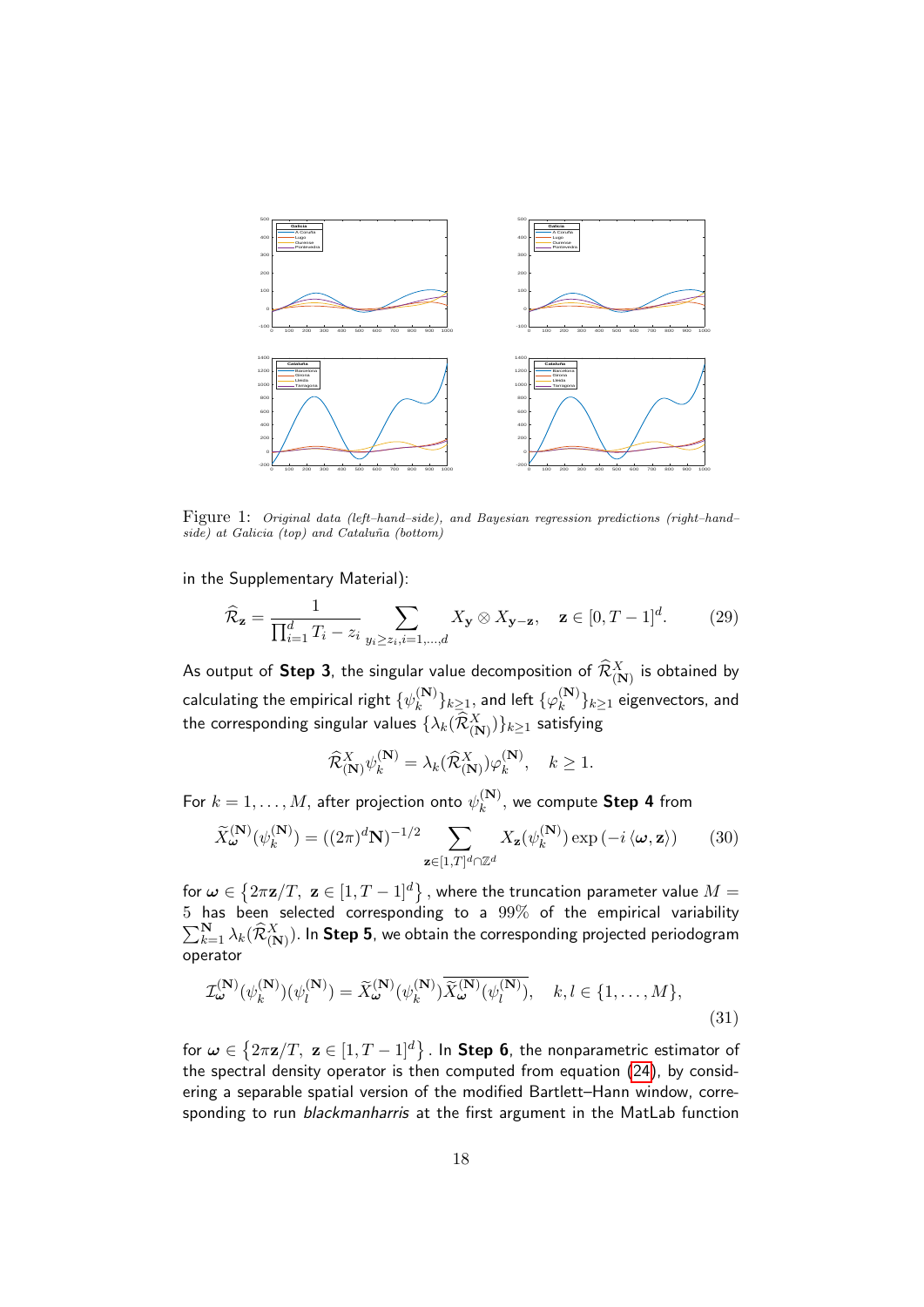window $(\cdot, \cdot)$  (see left column in Figure [2,](#page-18-0) where two diagonal projections of the nonparametric spectral density operator estimator are displayed, and Figure 14 in the Supplementary Material). Step 7 provides the calculation of equation [\(28\)](#page-13-0) in the projected spatial functional spectral domain. Step 8 applies ifft2( $\cdot$ , $\cdot$ ) MatLab function to the output in Step 7 to obtain  $\hat{Y}_{S,N}$  (see Figure [3\)](#page-19-0). See also right column in Figure [2.](#page-18-0) Step 9 is finally computed by running nine times **Steps 1–8**. Specifically, for  $n = 1, \ldots, 9$ , at the *n*th iteration, after removing the nth row and nth column, Steps  $1-8$  are run from the remaining spatial curves defining the training sample. After evaluate the absolute errors obtained at each iteration, by comparing the output of Steps 1–8 with the target curve sample, the mean over the nine iterations defines the curve absolute cross–validation errors over a  $9 \times 9$  grid (see Figures 15, and Tables 1–4 of the Supplementary Material). Here, the average over the 1061 temporal nodes of the pointwise values of the absolute cross–validation errors are displayed in Table [2.](#page-20-1) See also Figure 16 in the Supplementary Material. Note that the mean of the pointwise values of the curve absolute cross–validation errors over the 1061 temporal nodes and 81 spatial nodes is 0.012789241.



<span id="page-18-0"></span>Figure 2: The projected nonparametric estimator of the spectral density operator  $\widehat{f}_{\boldsymbol{\omega}}^{(N)}(\psi_k)(\psi_l)$ , for  $k = l = 1$  (top-left-hand side), and for  $k = l = 2$  (bottom-left-hand side). The corresponding projected spatial covariance operator estimates are displayed, for  $k = l = 1$  (top–right–hand side), and for  $k = l = 2$  (bottom–right–hand side)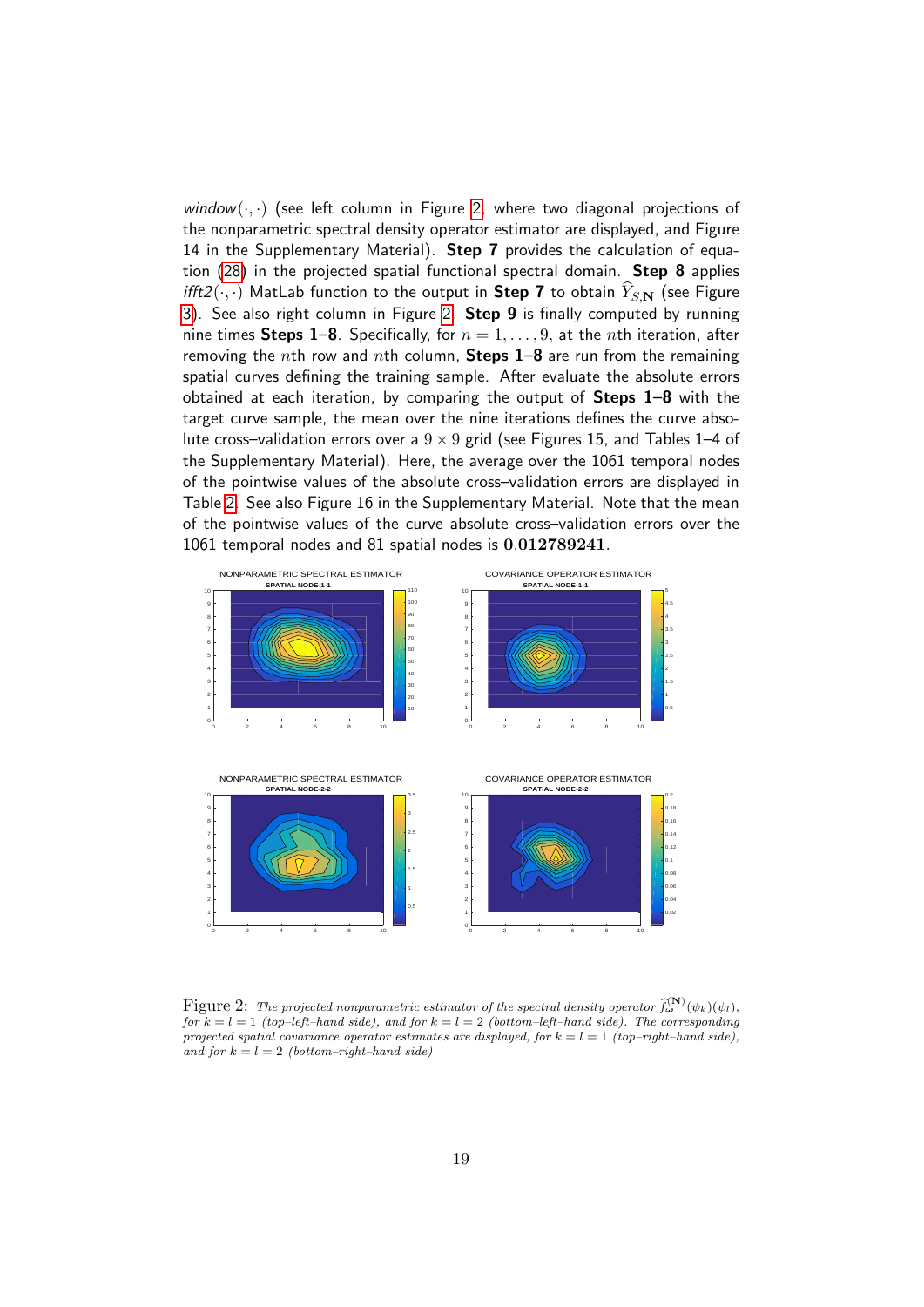

<span id="page-19-0"></span>Figure 3: The original curve value (red line), and its spatial functional spectral estimate (dashed blue line) are displayed at the spatial nodes  $(2, 3), (2, 4), (2, 5), (2, 6), (8, 9), (8, 10), (9, 9)$  $and (9, 10).$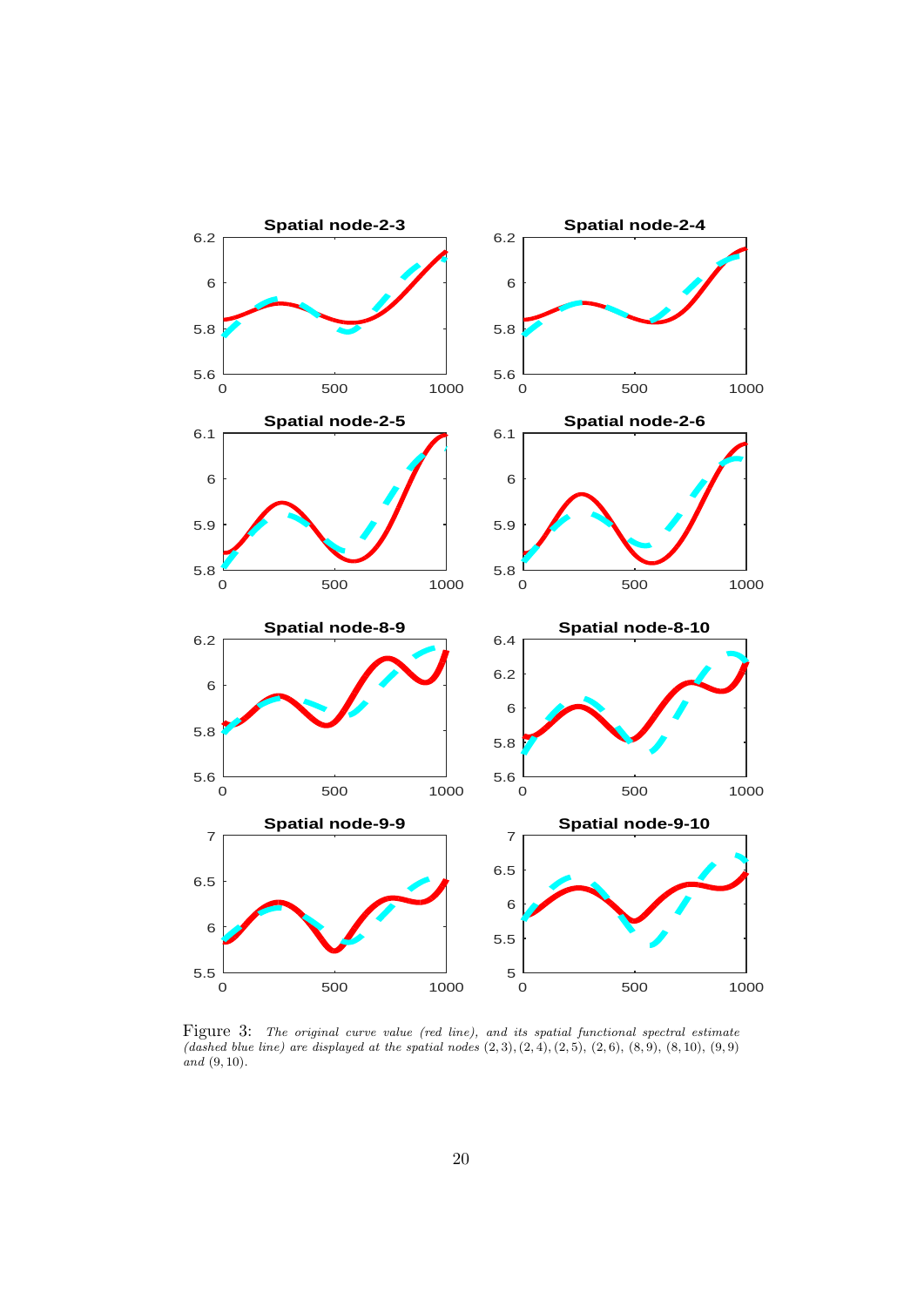| <b>TIME</b>    | C1            | C2            | C3            | C <sub>4</sub> | C5            | C6            | C7            | C8            | C9            |
|----------------|---------------|---------------|---------------|----------------|---------------|---------------|---------------|---------------|---------------|
| R1             | 5.7030092e-04 | 6.8348935e-04 | 7.3573629e-04 | 1.2111422e-03  | 1.5253610e-03 | 1.1582524e-03 | 6.4996599e-04 | 4.4853841e-04 | 4.8335842e-04 |
| R <sub>2</sub> | 6.8117054e-04 | 1.0439449e-03 | 2.3038393e-03 | 4.3216034e-03  | 5.6747546e-03 | 4.0800204e-03 | 1.9086671e-03 | 9.3589234e-04 | 6.3663570e-04 |
| R3             | .1343173e-03  | 4.9980942e-03 | 1.0964759e-02 | 2.1721765e-02  | 1.3553450e-02 | 1.2758592e-02 | 7.1904923e-03 | 2.7851634e-03 | 1.1143095e-03 |
| R <sub>4</sub> | .9814737e-03  | 7.4492915e-03 | 1.8550020e-02 | 5.9885317e-02  | 1.7065638e-01 | 4.3752536e-02 | 1.2645345e-02 | 5.5759098e-03 | 1.3117121e-03 |
| R <sub>5</sub> | -6909117e-03  | 9.1699655e-03 | 2.1533640e-02 | 3.8610072e-02  | 7.9602583e-02 | 1.4071528e-01 | 2.3334549e-02 | 7.4936816e-03 | 1.9115134e-03 |
| R6             | L7947759e-03  | 8.3489455e-03 | 2.4934251e-02 | 3.4649351e-02  | 1.8313565e-02 | 2.7779579e-02 | L8405330e-02  | 6.5693512e-03 | 2.0597864e-03 |
| R7             | .2888168e-03  | 5.1579564e-03 | 1.5046107e-02 | 2.1652733e-02  | 1.7133585e-02 | 8.0797335e-03 | 7.9961038e-03 | 3.1094061e-03 | 1.1663059e-03 |
| R8             | 6.9762041e-04 | 1.7261479e-03 | 4.6013923e-03 | 9.2542787e-03  | 1.1597638e-02 | 7.8890004e-03 | 5.9333870e-03 | 2.0044843e-03 | 8.3627742e-04 |
| R9             | 5.7529370e-04 | 6.4731393e-04 | 1.4868305e-03 | 3.0378125e-03  | 4.5606010e-03 | 4.1239116e-03 | .1999598e-03  | 6.9900174e-04 | 4.2810584e-04 |

<span id="page-20-1"></span>Table 2: Average over the 1061 temporal nodes of the absolute cross–validation errors on a  $9 \times 9$  grid

# <span id="page-20-0"></span>5 Final comments

This paper proposes two estimation methodologies in the context of functional regression. The first one is based on a bayesian approximation to the functional temporal correlation structure driving a surface functional time series analysis of spatiotemporal data. Here, our analysis is focused on computing the functional regression predictor of dynamical COVID–19 incidence maps at some Spanish Autonomous Communities. In this analysis, LOOCV absolute errors are computed to test the suitability of the prediction methodology proposed in an infinite–dimensional multivariate functional regression framework.

In a second place, we adopt a spatial curve time series framework to predict COVID–19 incidence from the estimation of the spatial curve correlation structure in the spectral domain. For dimension reduction in the time domain, projection onto the empirical long–run spatial covariance operator eigenvectors is achieved. It can be observed that the most significative spatial correlations through time are kept at the projections corresponding to the empirical eigenvectors associated with the largest singular values, explaining a 99% of the empirical variability. Indeed, the inverse spatial functional Fourier transform of the computed nonparametric estimator of the spectral density operator keeps the most significative correlation values at the diagonal projections. This projected correlation structure decays for cross projections, and goes to zero relatively fast, when we consider projections involving the empirical eigenvectors associated with the smallest empirical singular values.

To measure the predictive capability of the two functional regression approaches cross–validation is applied. In the surface regression framework, LOOCV is implemented by computing, according to equation [\(1\)](#page-3-0), for  $n = 1, \ldots 993$ , the surface regression predictor  $\hat{\mathbf{Y}}_{B,N,n}$  in [\(19\)](#page-10-1) at time n, from the componentwise Bayesian estimate of the temporal surface correlation structure, based on the remaining 992 surfaces defining the training sample. This predictor is evaluated and compared with the target surface located at the temporal node  $n$ , eliminated in the definition of the surface training sample, for  $n = 1, \ldots 993$ . Note that 61 surfaces from the initial sample of 1061 surfaces are eliminated to remove edge effects. The remaining 7 surfaces at the initial times conform the random initial condition structure required to run equation [\(1\)](#page-3-0) with  $p = 7$ .

A 9–fold cross validation technique is implemented to test the predictive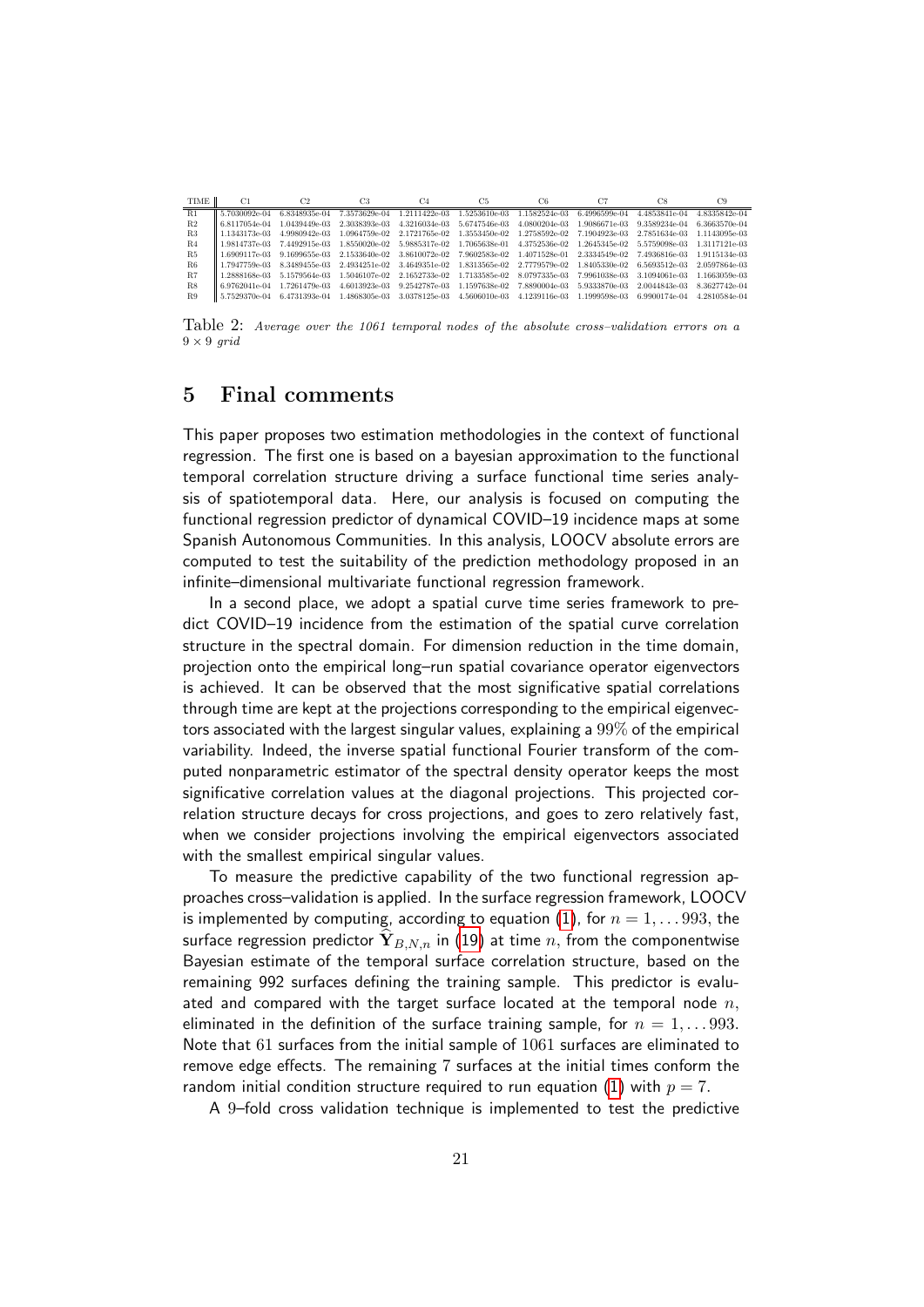performance of estimation algorithm 2. The spatial geometric characteristics of our functional sample requires us to design a different cross–validation strategy. Specifically, the curves at the spatial nodes of the first row and column are needed to conform our random initial condition structure. The remaining spatial curves are split into a training and validation samples at each one of the iterations of the cross–validation procedure. Thus, we compute the empirical long–run spatial covariance operator and the non–parametric estimator of the spectral density operator from the training sample, as well as the corresponding curve regression predictor according to equation [\(28\)](#page-13-0) (see also Section [3.1\)](#page-13-1). Here, again, this predictor is compared with the target curves located at the *nth row and nth column, for each one of the*  $n = 1, \ldots, 9$  *iterations.* 

We think that the worst performance observed in the implementation of the Bayesian surface regression is due to the more complex structure of the estimation methodology adopted, involving high–dimensional hyparameters and parameter to be fitted. The spatial Markovian nature of the curve data analyzed allows us an easy and fast implementation of the spatial functional spectral approach. Specifically, dimension reduction by projection of the curve data onto the empirical eigenvectors of the long–run spatial covariance operator, and the faster computation speed obtained, replacing convolutions by products in the spatial functional spectral domain, favors the linear functional regression filter calculations under this approach.

### Acknowledgements

This work has been supported in part by project MCIN/ AEI/PGC2018-099549- B-I00 and CEX2020-001105-M MCIN/AEI/10.13039/501100011033.

### References

- <span id="page-21-3"></span>[1] Aneiros-Pérez, G., Cao, R. and Vilar-Fernández, J.M. (2011). Functional methods for time series prediction: a nonparametric approach. J. Forecasting 30:377–392.
- <span id="page-21-0"></span>[2] Aneiros-Pérez, G. and Vieu, P. (2006). Semi-functional partial linear regression. Stat. Probab. Letters. 76:1102–1110.
- <span id="page-21-1"></span>[3] Aneiros-Pérez G, and Vieu, P. (2008). Nonparametric time series prediction: A semi-functional partial linear modeling. J. Multivariate Anal. 99:834–857.
- <span id="page-21-2"></span>[4] Aue, A., Norinho, D.D., and Hörmann, S. (2015). On the prediction of stationary functional time series. Journal of the American Statistical Association. 110:378-–392.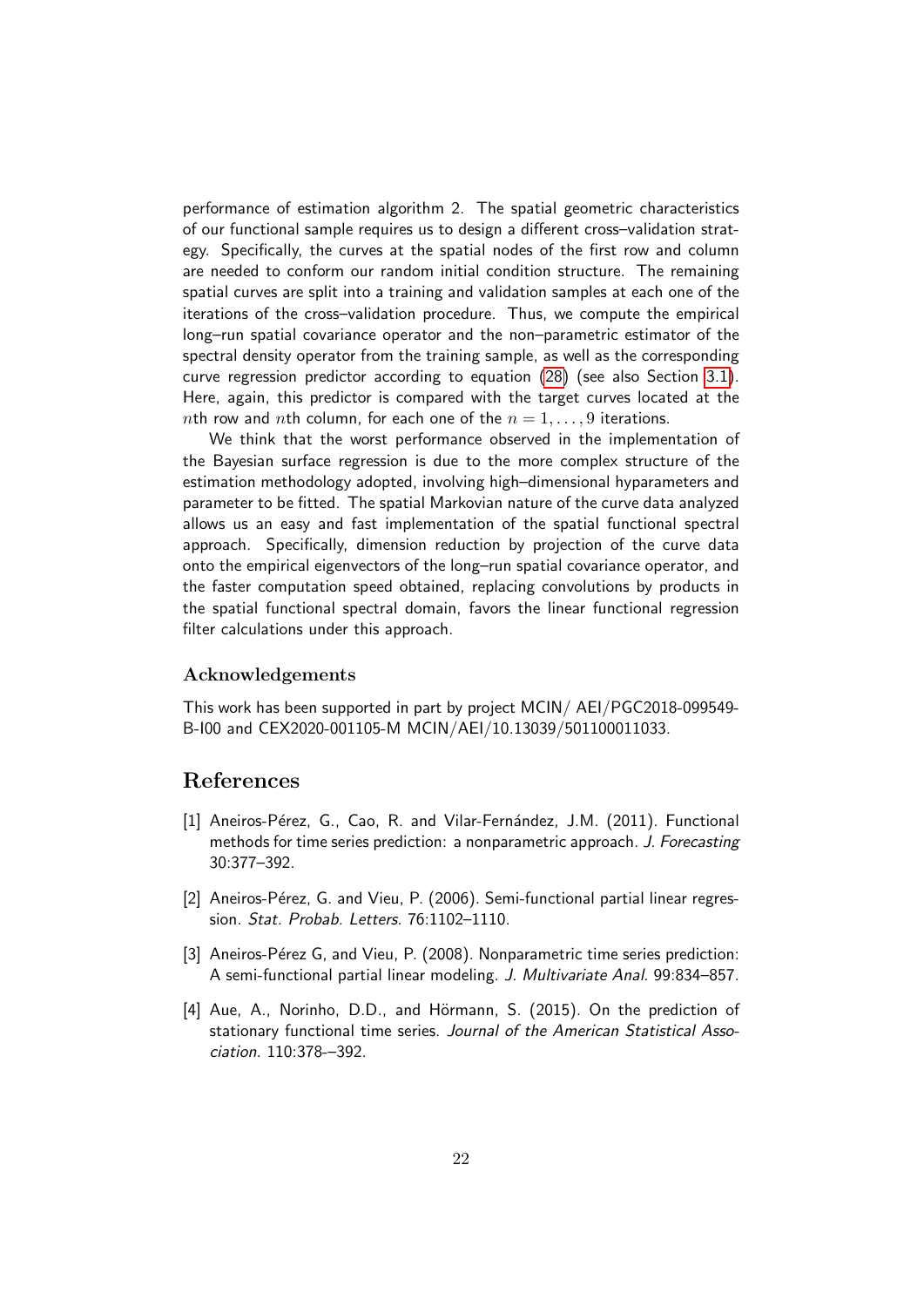- <span id="page-22-6"></span>[5] Aue, A., Horváth, L., and Pellatt, D.F. (2017). Functional generalized autoregressive conditional heteroskedasticity. Journal of Time Series Analysis. 38:3–21.
- <span id="page-22-7"></span>[6] Aue, A., and Klepsch, J. (2017). Estimating functional time series by moving average model fitting. arXiv:1701.00770.
- <span id="page-22-4"></span>[7] Bosq, D. (2000). Linear Processes in Function Spaces. Springer-Verlag, New York.
- <span id="page-22-0"></span>[8] Cai, T. and Hall, P. (2006). Prediction in functional linear regression. The Annals of Statistics. 34:2159–2179.
- <span id="page-22-14"></span>[9] Canale, A. and Ruggiero, M. (2016). Bayesian nonparametric forecasting of monotonic functional time series. Electron. J. Statist. 10:3265–3286.
- <span id="page-22-5"></span>[10] Cardot, H. (1998). Convergence du lissage spline de la prévision des processus autorégressifs fonctionnels. C. R. Acad. Sci. Paris Sér. I Math. 326:755– 758.
- <span id="page-22-1"></span>[11] Crambes, C., Kneip, A. and Sarda, P. (2009). Smoothing splines estimators for functional linear regression. Annals of Statistics. 37:35–72.
- <span id="page-22-3"></span>[12] Cuevas, A., Febrero, M. and Fraiman, R. (2002). Linear functional regression: the case of fixed design and functional response. The Canadian Joumal of Statistics. 30:285–300.
- <span id="page-22-2"></span>[13] Cuevas, A. (2014). A partial overview of the theory of statistics with functional data. Journal of Statistical Planning and Inference 147:1–23.
- <span id="page-22-8"></span>[14] Cugliari, J. (2013). Conditional autoregressive Hilbertian processes. journal ["arXiv:1302.3488.](http://arxiv.org/abs/1302.3488)
- <span id="page-22-9"></span>[15] Damon, J. and Guillas, S. (2002). The inclusion of exogenous variables in functional autoregressive ozone forecasting. Environmetrics 13:759–774.
- <span id="page-22-10"></span>[16] Damon, J. and Guillas, S. (2005). Estimation and simulation of autoregressie Hilbertian processes with exogenous variables. Stat. Inference Stoch. Process. 8:185–204.
- <span id="page-22-11"></span>[17] Didericksen, D. and Kokoszka, P. (2012). Empirical properties of forecast with the functional autoregressive model. Comput. Statist. 27:285-298.
- <span id="page-22-12"></span>[18] El Hajj, L. (2011). Limit theorems for  $D[0, 1]$ -valued autoregressive processes. C. R. Acad. Sci. Paris Sér. I Math. 349:821–825.
- <span id="page-22-13"></span>[19] Ezzahrioui, M. and Ould–Saïd, E. (2010). Some asymptotic results of a non–parametric conditional mode estimator for functional time–series data. Statist. Neerlandica 64:171–201.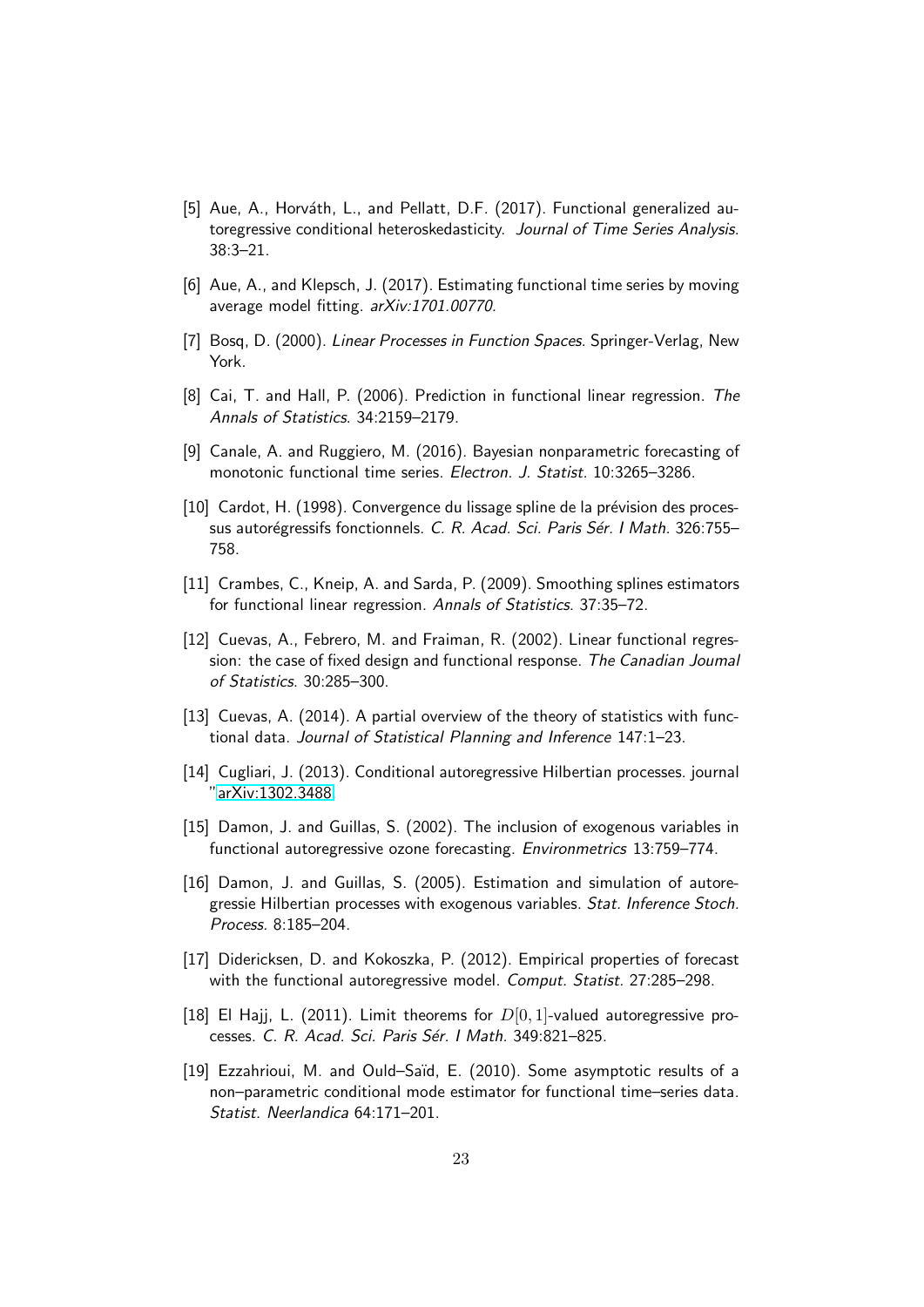- <span id="page-23-1"></span>[20] Febrero-Bande, M., Galeano, P. and Gonzalez-Manteiga, W. (2015). Functional principal component regression and functional partial least-squares regression: an overview and a comparative study. International Statistical Review doi.org/10.1111/insr.12116.
- <span id="page-23-13"></span>[21] Ferraty, F. and Goia, A. and Vieu, P. (2002). Functional nonparametric model for time series: a fractal approach for dimension reduction. Test 11:317–344.
- <span id="page-23-5"></span>[22] Ferraty, F., Goia, A., Salinelli, E. and Vieu, P. (2013). Functional projection pursuit regression. TEST. 22:293–320.
- <span id="page-23-3"></span>[23] Ferraty, F., Van Keilegom, I. and Vieu, P. (2012). Regression when both response and predictor are functions. J. Multivariate Anal. 109:10–28.
- <span id="page-23-2"></span>[24] Ferraty, F. and Vieu, P. (2006). Nonparametric Functional Data Analysis: Theory and Practice. Springer, New York.
- <span id="page-23-4"></span>[25] Ferraty, F. and Vieu, P. (2011). Kernel regression estimation for functional data. In: Ferraty F, Romain Y (eds) The Oxford Handbook of Functional Data Analysis. Oxford University Press, Oxford, pp. 72–129
- <span id="page-23-8"></span>[26] Gao, Y., Shang H.L. and Yang, Y. (2019). High-dimensional functional time series forecasting: An application to age-specific mortality rates. Journal of Multivariate Analysis. 170:232-243.
- <span id="page-23-6"></span>[27] Goia, A. and Vieu, P. (2015). A partitioned Single Functional Index Model. Computational Statistics. 30:673–692.
- <span id="page-23-7"></span>[28] Goia, A. and Vieu, P. (2016). An introduction to recent advances in high/infinite dimensional statistics. Journal of Multivariate Analysis. 146:1-6,
- <span id="page-23-12"></span>[29] Górecki, T., Hörmann, S., Horváth, L. and Kokoszka, P. (2018). Testing normality of functional time series. Journal of time series analysis. 39:471– 487.
- <span id="page-23-9"></span>[30] Guillas, S. (2001). Rates of convergence of autocorrelation estimates for autoregressive Hilbertian processes. Statist. Probab. Lett. 55:281–291.
- <span id="page-23-10"></span>[31] Guillas, S. (2002). Doubly stochastic Hilbertian processes. J. Appl. Probab. 39:566–580.
- <span id="page-23-0"></span>[32] Hörmann, S. and Kokoszka, P. (2010). Weakly dependent functional data. The Annals of Statistics. 38:1845–1884.
- <span id="page-23-11"></span>[33] Hörmann, S. and Kokoszka, P. (2012). Functional Time Series in Time Series Analysis: Methods and Applications 30:157–186.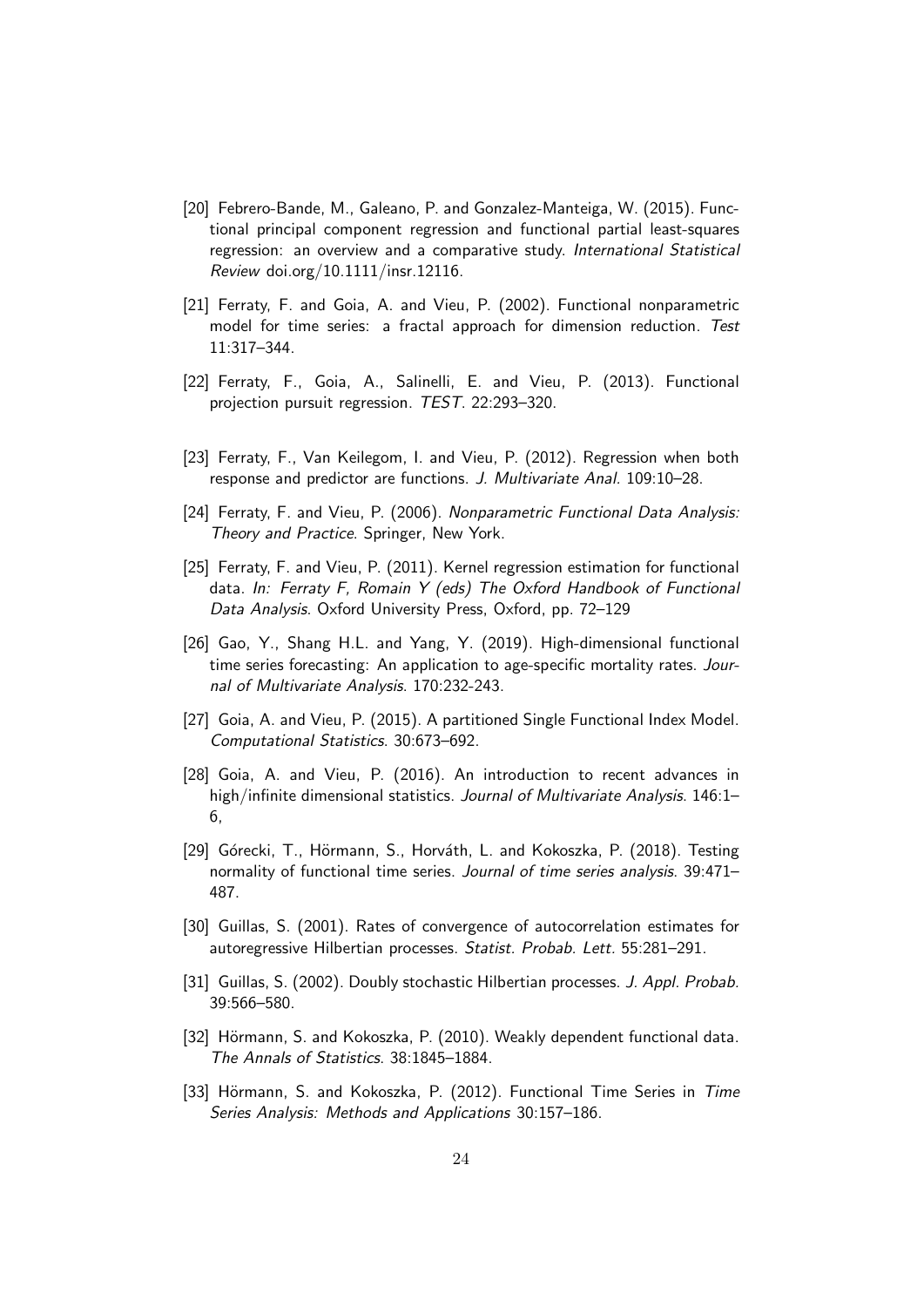- <span id="page-24-3"></span>[34] Hörmann, S., Horváth, L. and Reeder, R. (2013). A functional version of the ARCH model. Econometric Theory. 29:267-–288.
- <span id="page-24-12"></span>[35] Hörmann, S., Kokoszka, P. and Nisol, G. (2018). Testing for periodicity in functional time series. Annals of statistics. 46:2960–2984.
- <span id="page-24-0"></span>[36] Horvàth, L. and Kokoszka, P. (2012). Inference for functional data with applications. Springer, New York.
- <span id="page-24-13"></span>[37] Horváth, L., Husková, M. and Rice, G., (2013). Test of independence for functional data. Journal of Multivariate Anal. 117:100—119.
- <span id="page-24-4"></span>[38] Horváth, L., Husková, M. and Kokoszka, P. (2010). Testing the stability of the functional autoregressive process. J. Multivariate Anal. 101:352–367.
- <span id="page-24-5"></span>[39] Horváth, L., Kokoszka, P. and Rice,G. (2014). Testing Stationarity of Functional Time Series. Journal of Econometrics 179:66—82.
- <span id="page-24-1"></span>[40] Jadhav, S., Koul, H.L. and Lu, Q. (2017). Dependent generalized functional linear models. Biometrika, 104:987-994.
- <span id="page-24-6"></span>[41] Kara-Terki, N. and Mourid, T. (2016). Local asymptotic normality of Hilbertian autoregressive processes. C. R. Acad. Sci. Paris Sér. I 354:634– 638.
- <span id="page-24-7"></span>[42] Kargin, V. and Onatski, A. (2008). Curve forecasting by functional autoregression. J. Multivariate Anal. 99:2508–2526.
- <span id="page-24-8"></span>[43] Klepsch, J., Klüppelberg, C. and Wei T. (2017). Prediction of functional ARMA processes with an application to traffic data, Econometrics and Statistics. 1:128–149.
- <span id="page-24-9"></span>[44] Kokoszka, P. and Reimherr, M. (2013a). Asymptotic normality of the principal components of functional time series. Stochastic Process. Appl. 123:1546–1562.
- <span id="page-24-10"></span>[45] Kokoszka, P. and Reimherr, M. (2013b). Determining the order of the functional autoregressive model. J. Time Ser. Anal. 34:116-129.
- <span id="page-24-11"></span>[46] Kowal, D.R., Matteson, D.S. and Ruppert, D. (2017). Functional autoregression for sparsely sample data. J. Bus. Econom. Statist. 37:97–109.
- <span id="page-24-2"></span>[47] Labbas, A. and T. Mourid, T. (2002). Estimation et prévision d'un processus autorégressif Banach. C. R. Acad. Sci. Paris Sér. I 335:767–772.
- <span id="page-24-14"></span>[48] Li, D., Robinson, P.M., and Shang, H.L. (2020). Long-range dependent curve time series. Journal of the American Statistical Association. 115:957- 971.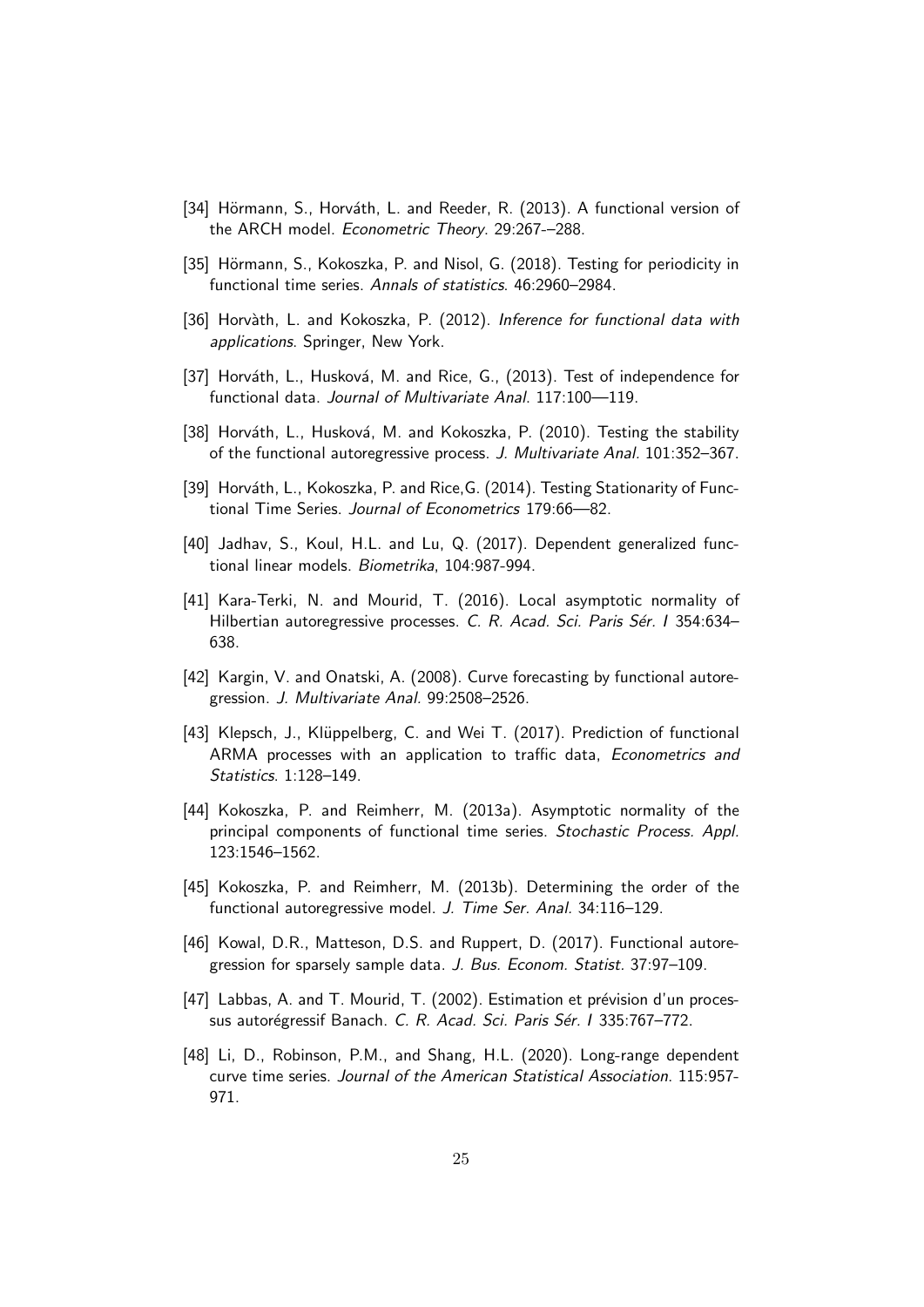- <span id="page-25-5"></span>[49] Liu, X., Xiao, H. and Chen, R. (2016). Convolutional autoregressive models for functional time series. J. Econometrics 194:263–282.
- <span id="page-25-4"></span>[50] Laukaitis, A. (2008). Functional data analysis for cash flow and transactions intensity continuous-time prediction using Hilbert-valued autoregressive processes. European J. Oper. Res. 185:1607–1614.
- <span id="page-25-2"></span>[51] Marion, J. M. and Pumo, B. (2004). Comparison of ARH(1) and ARHD(1) models on physiological data. Ann. I.S.U.P. 48:29–38.
- <span id="page-25-0"></span>[52] Marx, B.D., and Eilers, P.H.C. (1999). Generalized linear regression on sampled signals and curves: A P-spline approach. Technometrics, 41:1-13.
- <span id="page-25-3"></span>[53] Mas. A. (1999). Normalité asymptotique de l'estimateur empirique de l'opérateur d'autocorrélation d'un processus ARH(1). C. R. Acad. Sci. Paris Sér. I Math. 329:899-902.
- <span id="page-25-6"></span>[54] Mas, A. (2000). Estimation d'opérateurs de corrélation de processus fonctionnels: lois limites, tests, déviations modérées. Université de Paris 6. Paris.
- <span id="page-25-7"></span>[55] Mas, A. (2002). Weak convergence for the covariance operators of a Hilbertian linear process. Stochastic Process. Appl. 99:117–135.
- <span id="page-25-8"></span>[56] Mas, A. (2004). Consistance du prédicteur dans le modéle  $ARH(1)$ : le cas compact. Ann. I.S.U.P. 48:39–48.
- <span id="page-25-9"></span>[57] Mas, A. (2007). Weak-convergence in the functional autoregressive model. J. Multivariate Anal. 98:1231–1261.
- <span id="page-25-10"></span>[58] Mas, A. and Menneteau, L. (2003). Large and moderate deviations for infinite dimensional autoregressive processes. J. Multivariate Anal. 87:241– 260.
- <span id="page-25-11"></span>[59] Mas, A. and Pumo, B. (2007). The ARHD model. J. Statist. Plann. Inference 137:538–553.
- <span id="page-25-1"></span>[60] Morris, J.S. (2015). Functional regression. Annual Review of Statistics and Its Application 2:321-359.
- <span id="page-25-13"></span>[61] Panaretos, V.M. and Tavakoli, S. (2013a). Fourier analysis of stationary time series in function space. The Annals of Statistics. 41:568–603.
- <span id="page-25-14"></span>[62] Panaretos, V. M. and Tavakoli, S. (2013b). Cramér-Karhunen-Loéve representation and harmonic principal component analysis of functional time series. Stochastic Process and their Applications. 123:2779-–2807.
- <span id="page-25-12"></span>[63] Petris, G.A. (2013). Bayesian framework for functional time series analysis. [arXiv:1311.0098v](http://arxiv.org/abs/1311.0098)2.